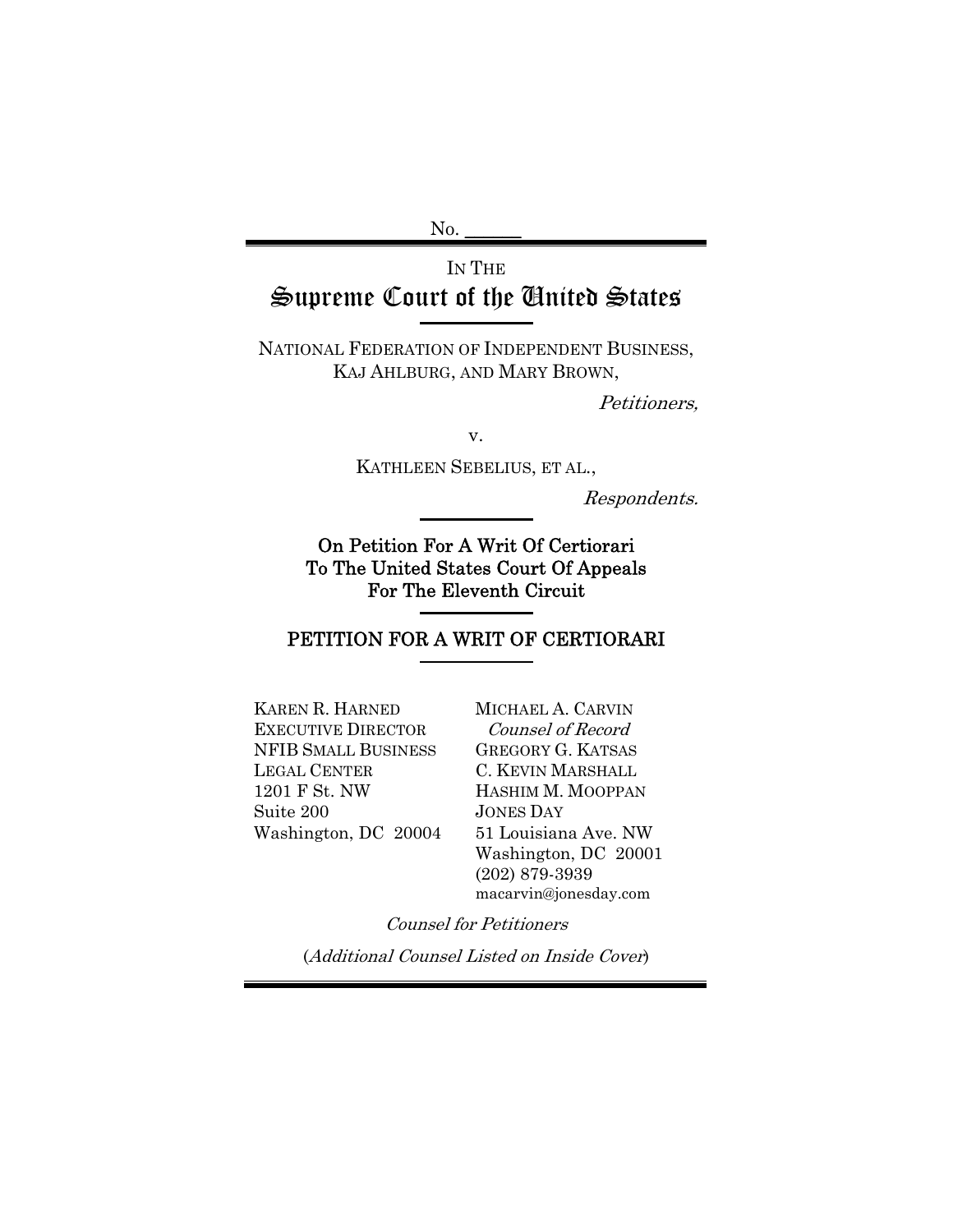RANDY E. BARNETT CARMACK WATERHOUSE PROFESSOR OF LEGAL THEORY GEORGETOWN UNIV. LAW CENTER 600 New Jersey Ave. NW Washington, DC 20001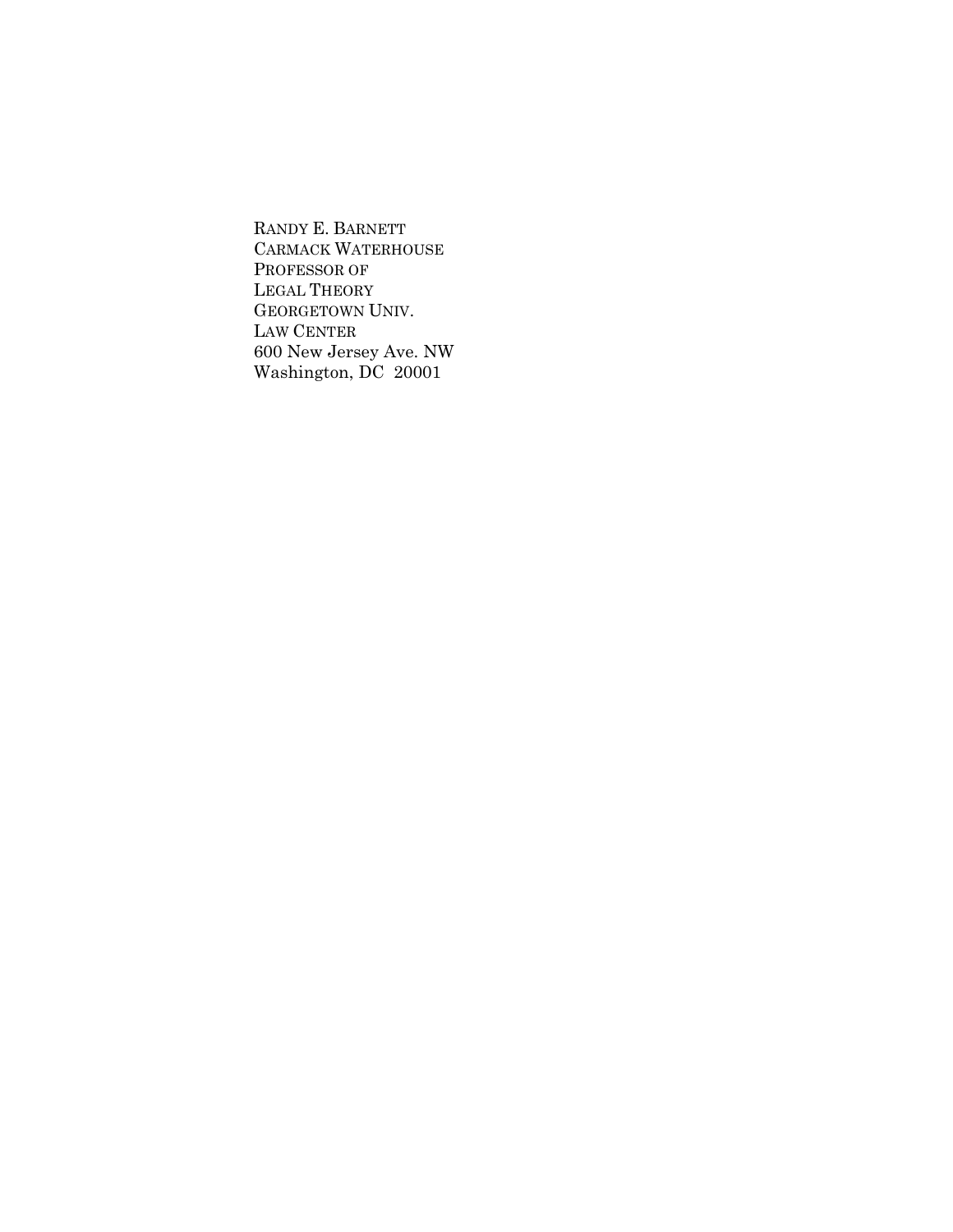#### QUESTION PRESENTED

Congress effected a sweeping and comprehensive restructuring of the Nation's health-insurance markets in the Patient Protection and Affordable Care Act, Pub. L. No. 111-148, 124 Stat. 119 (2010), as amended by the Health Care and Education Reconciliation Act of 2010, Pub. L. No. 111-152, 124 Stat. 109 (2010) (collectively, the "ACA" or "Act"). But the Eleventh Circuit and the Sixth Circuit now have issued directly conflicting final judgments about the facial constitutionality of the ACA's mandate that virtually every individual American must obtain health insurance. 26 U.S.C. § 5000A. Moreover, despite the fact that the mandate is a "requirement" that Congress itself deemed "essential" to the Act's new insurance regulations, 42 U.S.C. § 18091(a)(2)(I), the Eleventh Circuit held that the mandate is severable from the remainder of the Act.

The question presented is whether the ACA must be invalidated in its entirety because it is nonseverable from the individual mandate that exceeds Congress' limited and enumerated powers under the Constitution.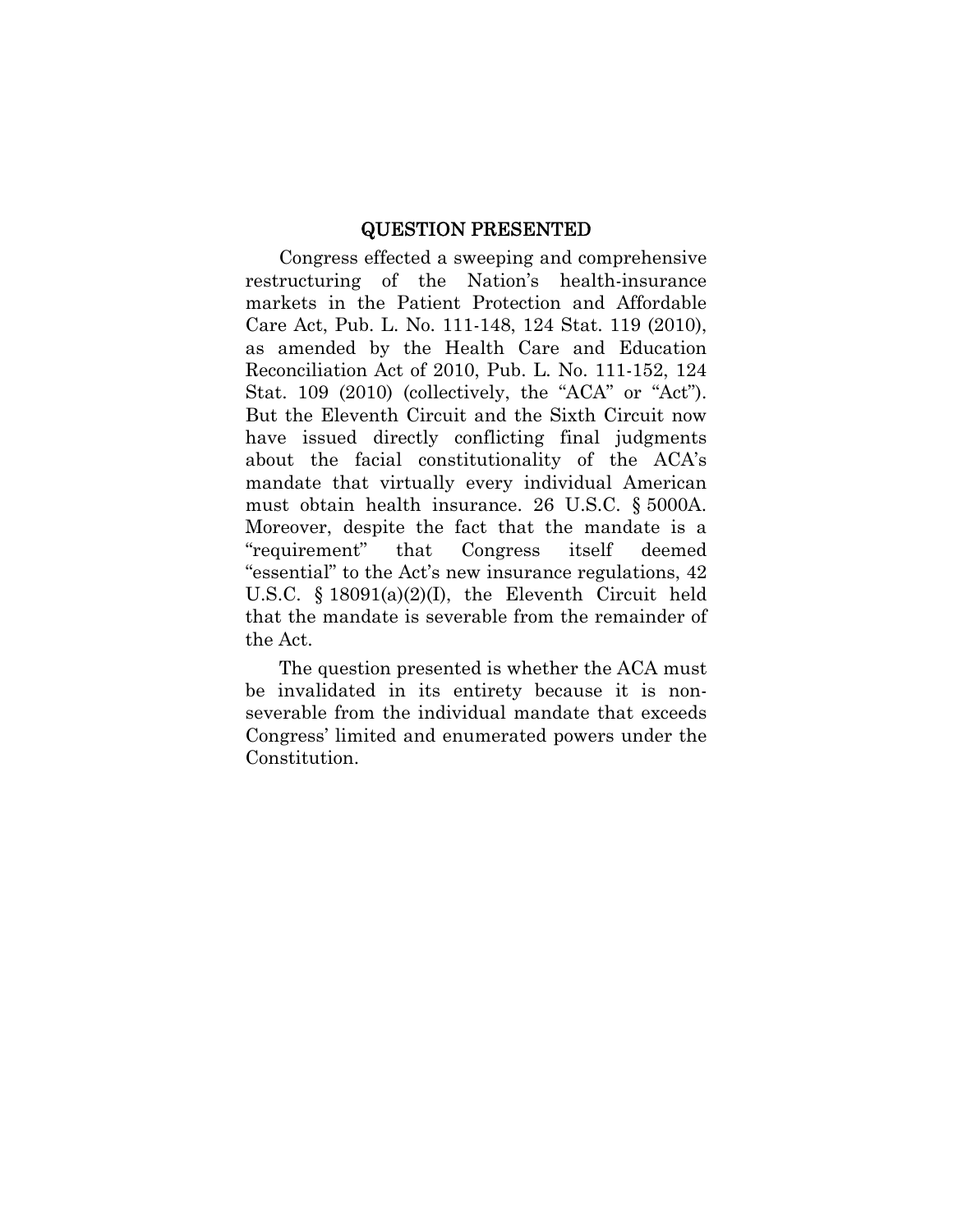#### PARTIES TO THE PROCEEDING AND RULE 29.6 STATEMENT

Petitioners, who were Plaintiffs-Appellees below, are: National Federation of Independent Business ("NFIB"); Kaj Ahlburg; and Mary Brown. NFIB is a nonprofit mutual benefit corporation that promotes and protects the rights of its members to own, operate, and grow their small businesses across the fifty States and the District of Columbia. NFIB is not a publicly traded corporation, issues no stock, and has no parent corporation. There is no publicly held corporation with more than a 10% ownership stake in NFIB.

Respondents, who were Defendants-Appellants/Cross-Appellees below, are: Kathleen Sebelius, Secretary, U.S. Dep't of Health & Human Servs.; Timothy F. Geithner, Secretary, U.S. Dep't of Treasury; Hilda L. Solis, Secretary, U.S. Dep't of Labor; the U.S. Dep't of Health & Human Servs.; the U.S. Dep't of Treasury; and the U.S. Dep't of Labor.

In addition, 26 States, by and through their Attorneys General or Governors, were Plaintiffs-Appellees/Cross-Appellants below: Alabama; Alaska; Arizona; Colorado; Florida; Georgia; Idaho; Indiana; Iowa; Kansas; Louisiana; Maine; Michigan; Mississippi; Nebraska; Nevada; North Dakota; Ohio; Pennsylvania; South Carolina; South Dakota; Texas; Utah; Washington; Wisconsin; and Wyoming.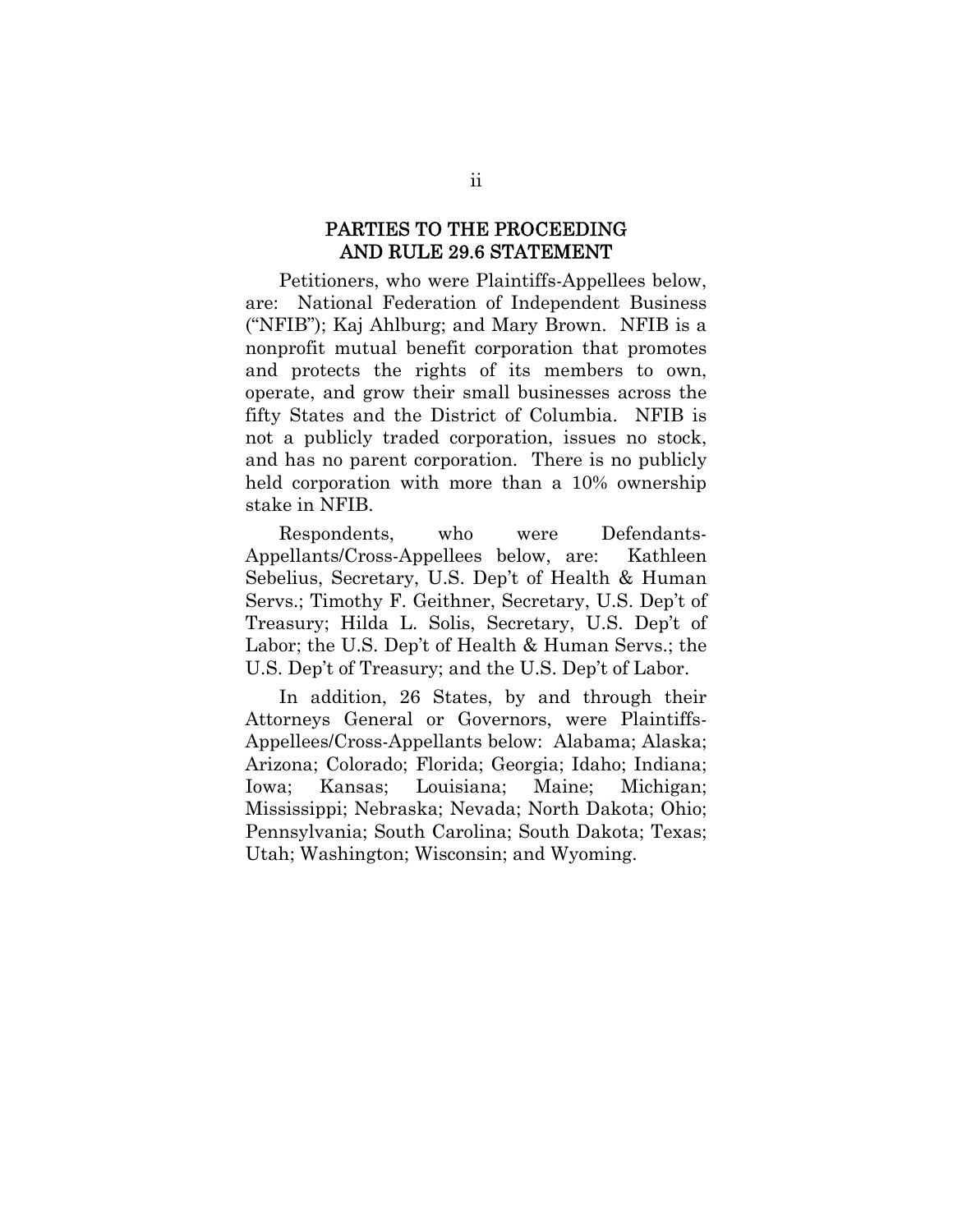## TABLE OF CONTENTS

# Page

| PARTIES TO THE PROCEEDING AND                                                                                                                               |
|-------------------------------------------------------------------------------------------------------------------------------------------------------------|
|                                                                                                                                                             |
| PETITION FOR A WRIT OF CERTIORARI  1                                                                                                                        |
|                                                                                                                                                             |
|                                                                                                                                                             |
| CONSTITUTIONAL AND STATUTORY                                                                                                                                |
|                                                                                                                                                             |
| REASONS FOR GRANTING THE PETITION  8                                                                                                                        |
| WHETHER THE MANDATE IS NON-<br>L.<br>SEVERABLE FROM THE REST OF THE<br>ACA IS AN EXCEPTIONALLY<br>IMPORTANT FEDERAL QUESTION<br>THAT WARRANTS THIS COURT'S  |
| THE ELEVENTH CIRCUIT'S DECISION<br>II.<br>IS THE BEST VEHICLE FOR A<br>DEFINITIVE RESOLUTION OF THE                                                         |
| The Sixth Circuit's Thomas More<br>$\mathbf{A}$<br>Decision Suffers From Vehicle<br>Problems Due To The Plaintiffs'<br>Contested Standing And Their Failure |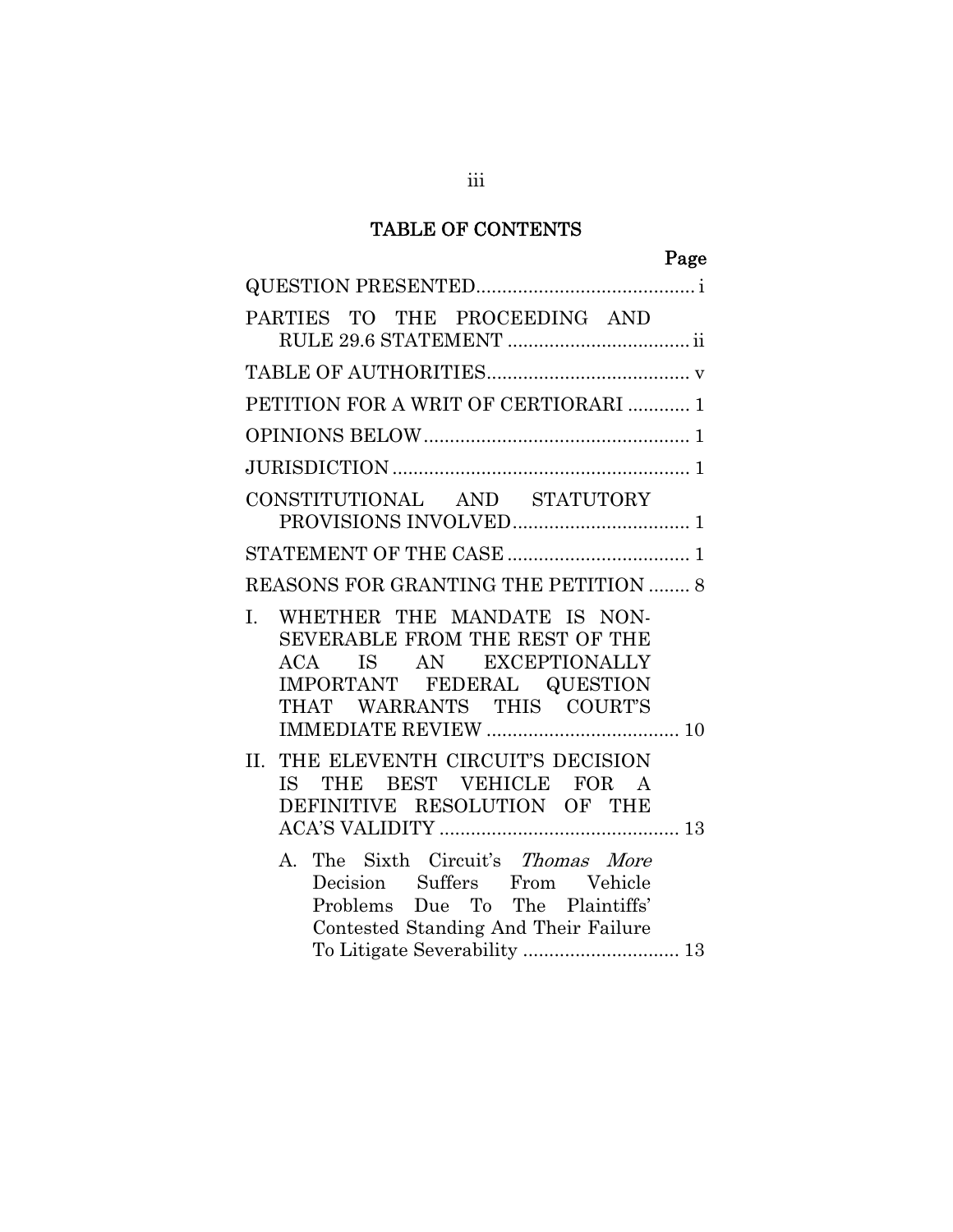|  | B. The Fourth Circuit's Liberty     |  |  |
|--|-------------------------------------|--|--|
|  | University Decision Is An Inferior  |  |  |
|  | Vehicle Because Its Anti-Injunction |  |  |
|  | Act Holding Is Irrelevant At This   |  |  |
|  | Stage And Erroneous In Any Event 15 |  |  |
|  | III. THE ELEVENTH CIRCUIT           |  |  |
|  | INCORRECTLY SEVERED THE             |  |  |
|  | UNCONSTITUTIONAL MANDATE            |  |  |
|  | FROM THE REST OF THE ACA 19         |  |  |
|  |                                     |  |  |

| APPENDIX A: Opinion of the United States    |  |
|---------------------------------------------|--|
| Court of Appeals for the Eleventh Circuit   |  |
|                                             |  |
| APPENDIX B: Opinion of the United States    |  |
| District Court for the Northern District of |  |
|                                             |  |
| APPENDIX C: Opinion of the United States    |  |
| District Court for the Northern District of |  |
|                                             |  |
| APPENDIX D: Order of the United States      |  |
| District Court for the Northern District of |  |
|                                             |  |
| APPENDIX E: Constitutional and Statutory    |  |
|                                             |  |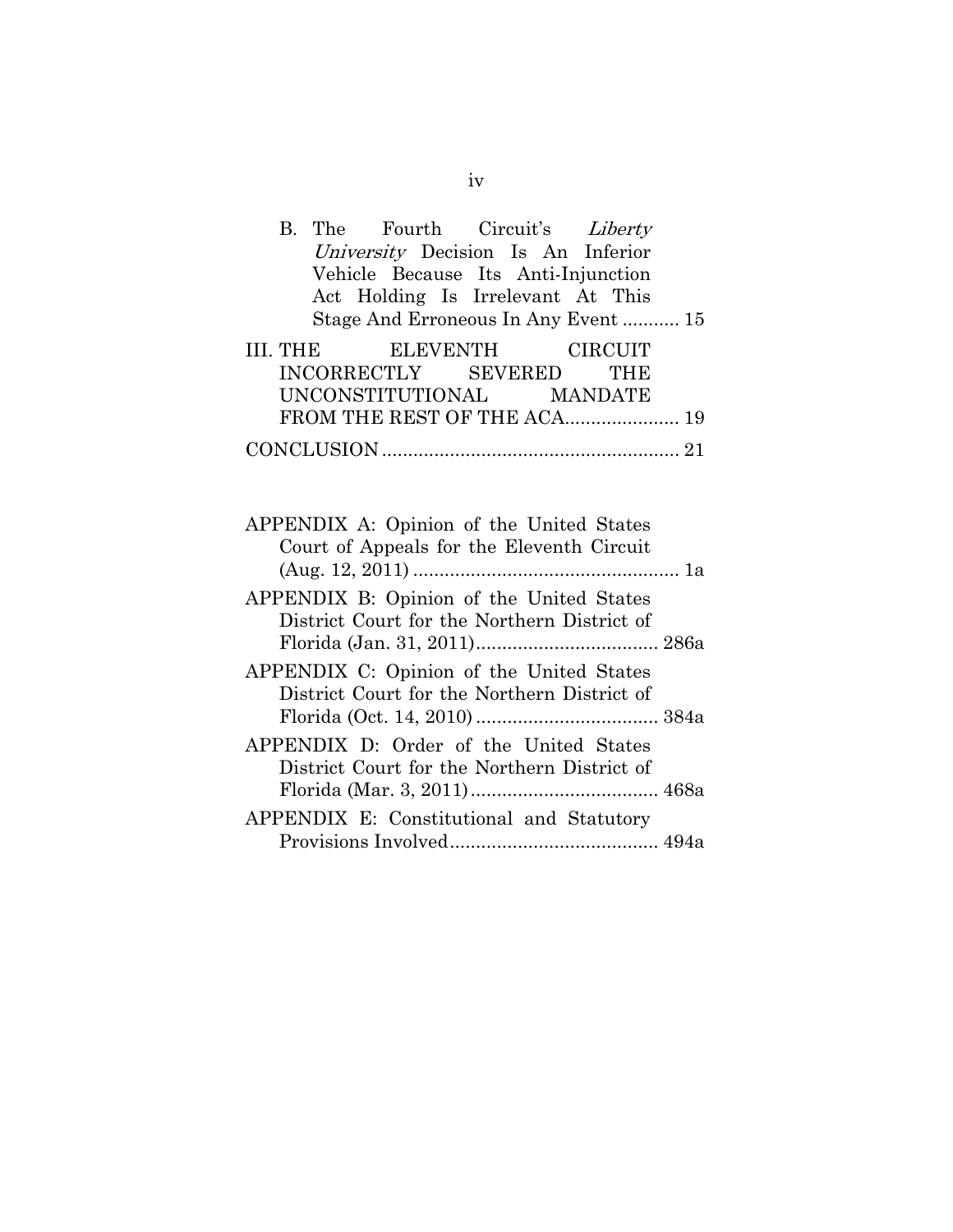#### TABLE OF AUTHORITIES

## Page(s)

## **CASES** Alaska Airlines, Inc. v. Brock, 480 U.S. 678 (1987) ........................................20, 21 Bob Jones Univ. v. Simon, 416 U.S. 725 (1974) .................................. 16, 17, 18 Bowles v. Russell, 551 U.S. 205 (2007) ............................................. 16 Free Enter. Fund v. Pub. Co. Accounting Oversight Bd., 130 S. Ct. 3138 (2010) ....................................19, 20 Goudy-Bachman v. U.S. Dep't of Health & Human Servs., No. 10-763, --- F. Supp. 2d ----, 2011 WL 4072875 (M.D. Pa. Sept. 13, 2011) ...... 11 Henderson v. Shinseki, 131 S. Ct. 1197 (2011) ......................................... 16 Liberty Univ. v. Geithner, No. 10-2347, ---F.3d---, 2011 WL 3962915 (4th Cir. Sept. 8, 2011) ................................. passim New York v. United States, 505 U.S. 144 (1992) ............................................. 10 Parents Involved in Cmty. Schs. v. Seattle Sch. Dist. No. 1, 551 U.S. 701 (2007) ............................................. 14 Pollock v. Farmers' Loan & Trust Co., 158 U.S. 601 (1895) ............................................. 20 R.R. Ret. Bd. v. Alton R.R. Co., 295 U.S. 330 (1935) ........................................20, 21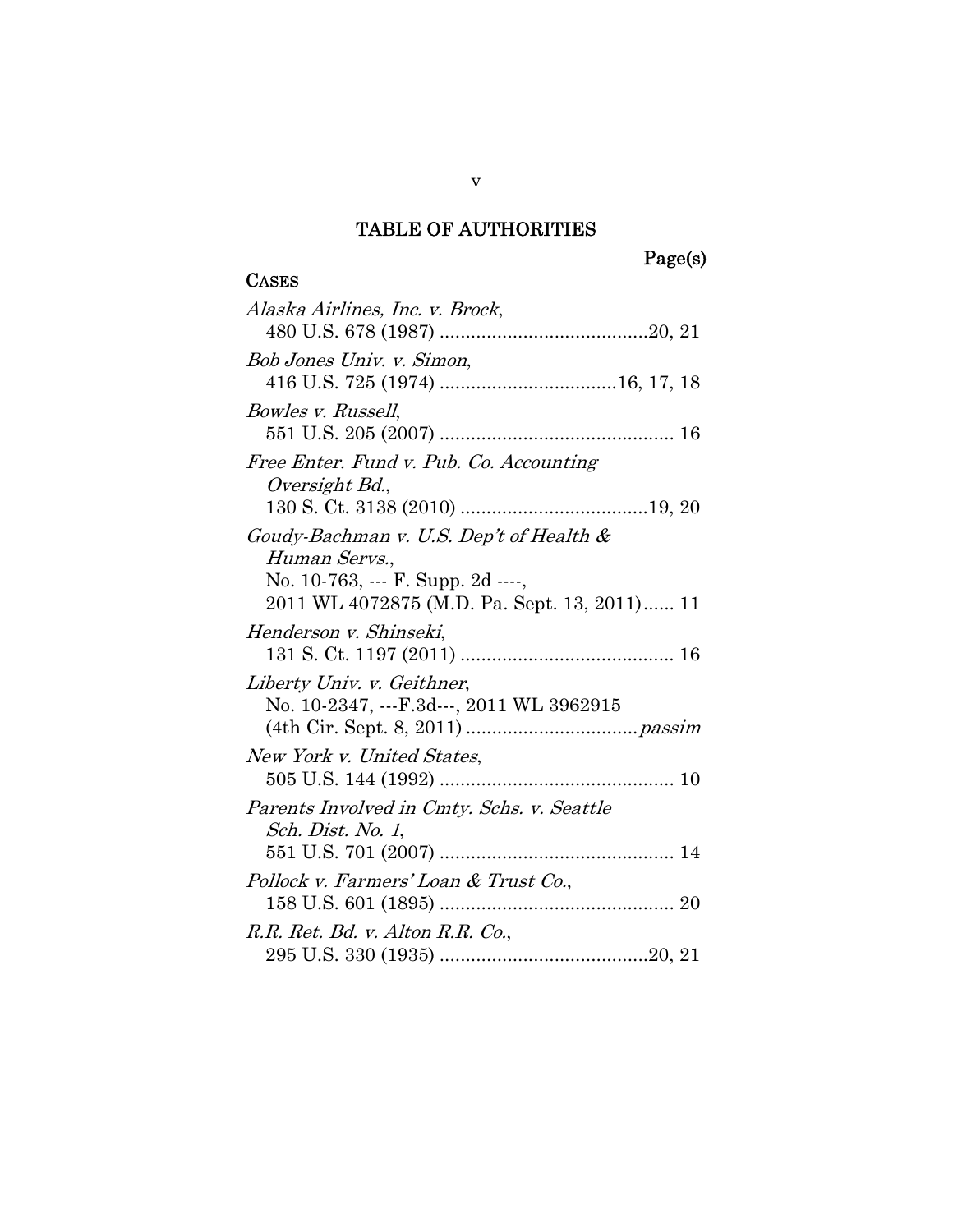| South Carolina v. Regan,                                        |
|-----------------------------------------------------------------|
|                                                                 |
| Summers v. Earth Island Institute,                              |
|                                                                 |
| Thomas More Law Ctr. v. Obama,                                  |
| 720 F. Supp. 2d 882 (E.D. Mich. 2010) 15                        |
| Thomas More Law Ctr. v. Obama,                                  |
| No. 10-2388, --- F.3d ----, 2011 WL 2556039                     |
|                                                                 |
| United States v. Reorganized CF&I<br>Fabricators of Utah, Inc., |
|                                                                 |
| Virginia ex rel. Cuccinelli v. Sebelius,                        |
| Nos. 11-1057 & 11-1058, ---F.3d---,                             |
| 2011 WL 3925617 (4th Cir. Sept. 8, 2011)  7                     |
| Williams v. Standard Oil Co.,                                   |
|                                                                 |
| <b>CONSTITUTIONAL AUTHORITIES AND STATUTES</b>                  |
|                                                                 |
|                                                                 |
|                                                                 |
|                                                                 |
|                                                                 |
|                                                                 |
|                                                                 |
| <b>RULES</b>                                                    |
|                                                                 |
|                                                                 |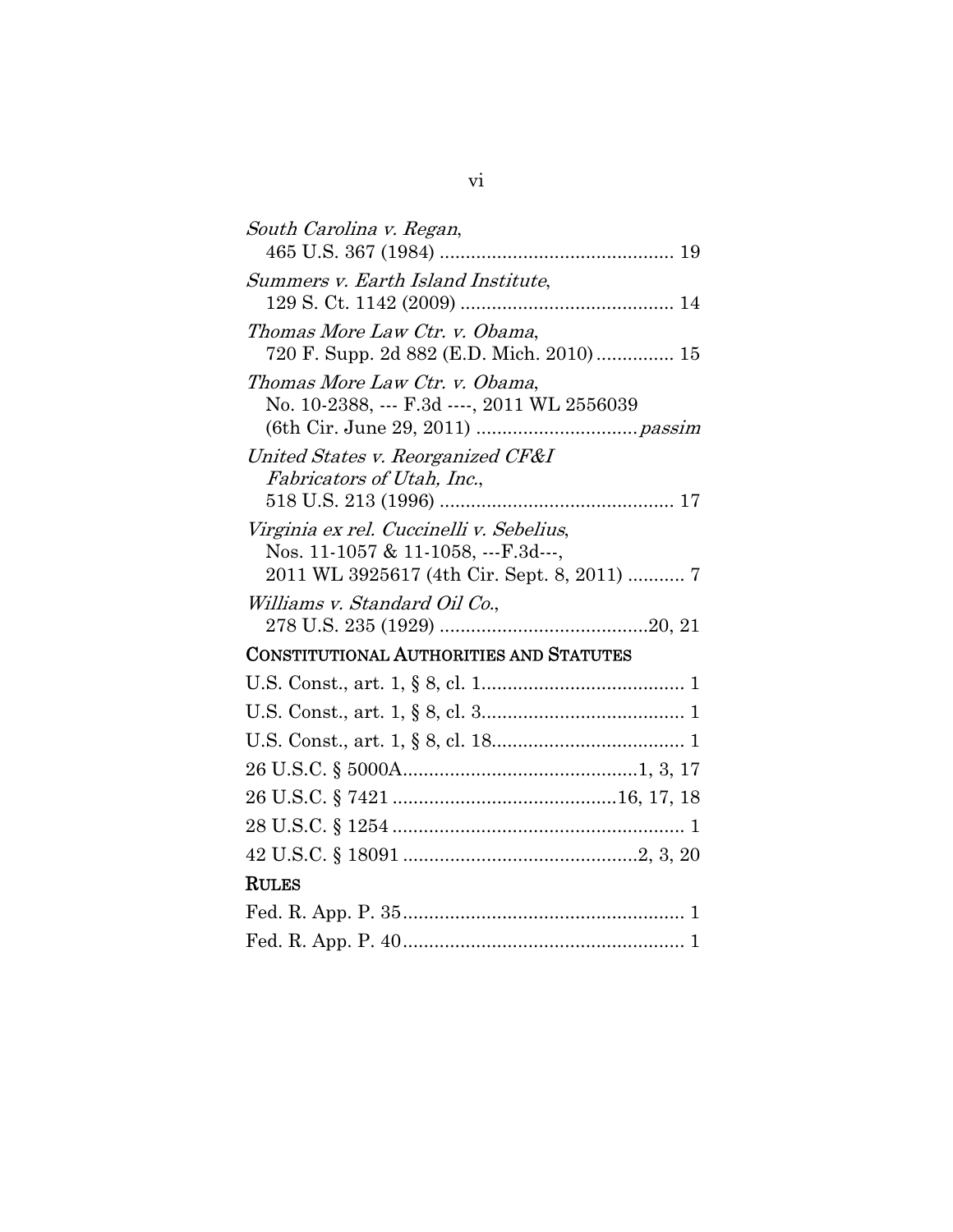## OTHER AUTHORITIES

| CBO, Effects of Eliminating the Individual   |
|----------------------------------------------|
| Mandate to Obtain Health Insurance (June     |
| 16, 2010), http://www.cbo.gov/ftpdocs        |
| /113xx/doc11379/Eliminate Individual Ma      |
|                                              |
| Dennis P. Lockhart, Business Feedback on     |
| Today's Labor Market (Nov. 11, 2010),        |
|                                              |
| http://healthreform.kff.org/Timeline.aspx 13 |

### vii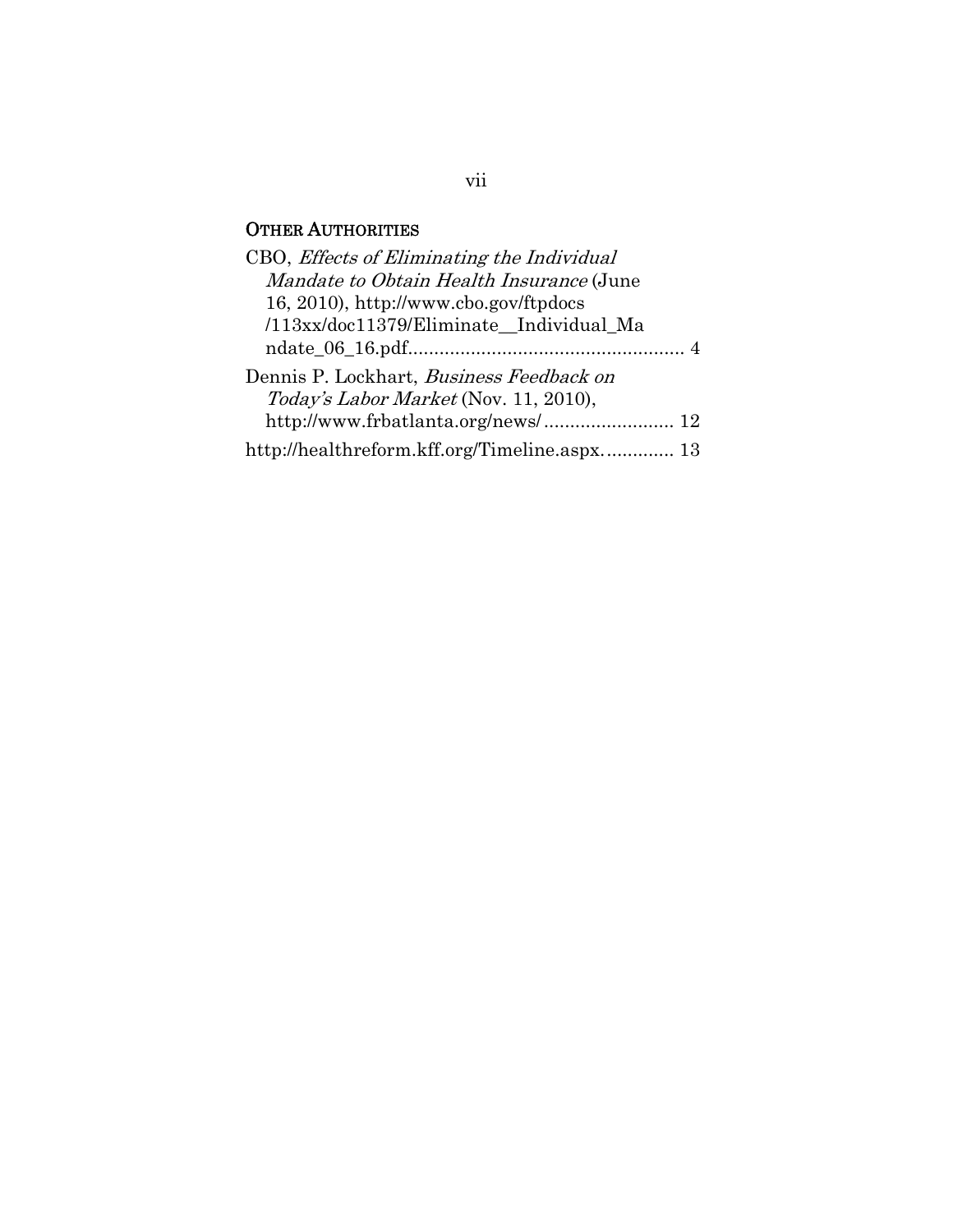#### PETITION FOR A WRIT OF CERTIORARI

Petitioners NFIB, Ahlburg, and Brown respectfully submit this petition for a writ of certiorari.

#### OPINIONS BELOW

The opinion of the Court of Appeals for the Eleventh Circuit (Pet.App. 1a) is not yet reported in the Federal Reporter, but is available at 2011 WL 3519178. The summary-judgment opinion of the District Court for the Northern District of Florida (Pet.App. 286a) is not yet reported in the Federal Supplement, but is available at 2011 WL 285683. The district court's motion-to-dismiss opinion (Pet.App. 384a) is reported at 716 F. Supp. 2d 1120.

#### **JURISDICTION**

The Eleventh Circuit entered judgment on August 12, 2011. The time for filing a petition for rehearing en banc elapsed 45 days later, on September 26, 2011. Fed. R. App. P. 35(c), 40(a)(1). This Court has jurisdiction under 28 U.S.C. § 1254(1).

## CONSTITUTIONAL AND STATUTORY PROVISIONS INVOLVED

The appendix reproduces the Constitution's Commerce Clause, Necessary and Proper Clause, and Tax Clause. U.S. Const., art. 1, § 8, cls. 1, 3, 18. It also reproduces the ACA's individual mandate, 26 U.S.C. § 5000A, and selected other provisions from the Act.

#### STATEMENT OF THE CASE

1. The ACA enacts a "comprehensive and complex regulatory scheme" that "contain[s] hundreds of new laws about hundreds of different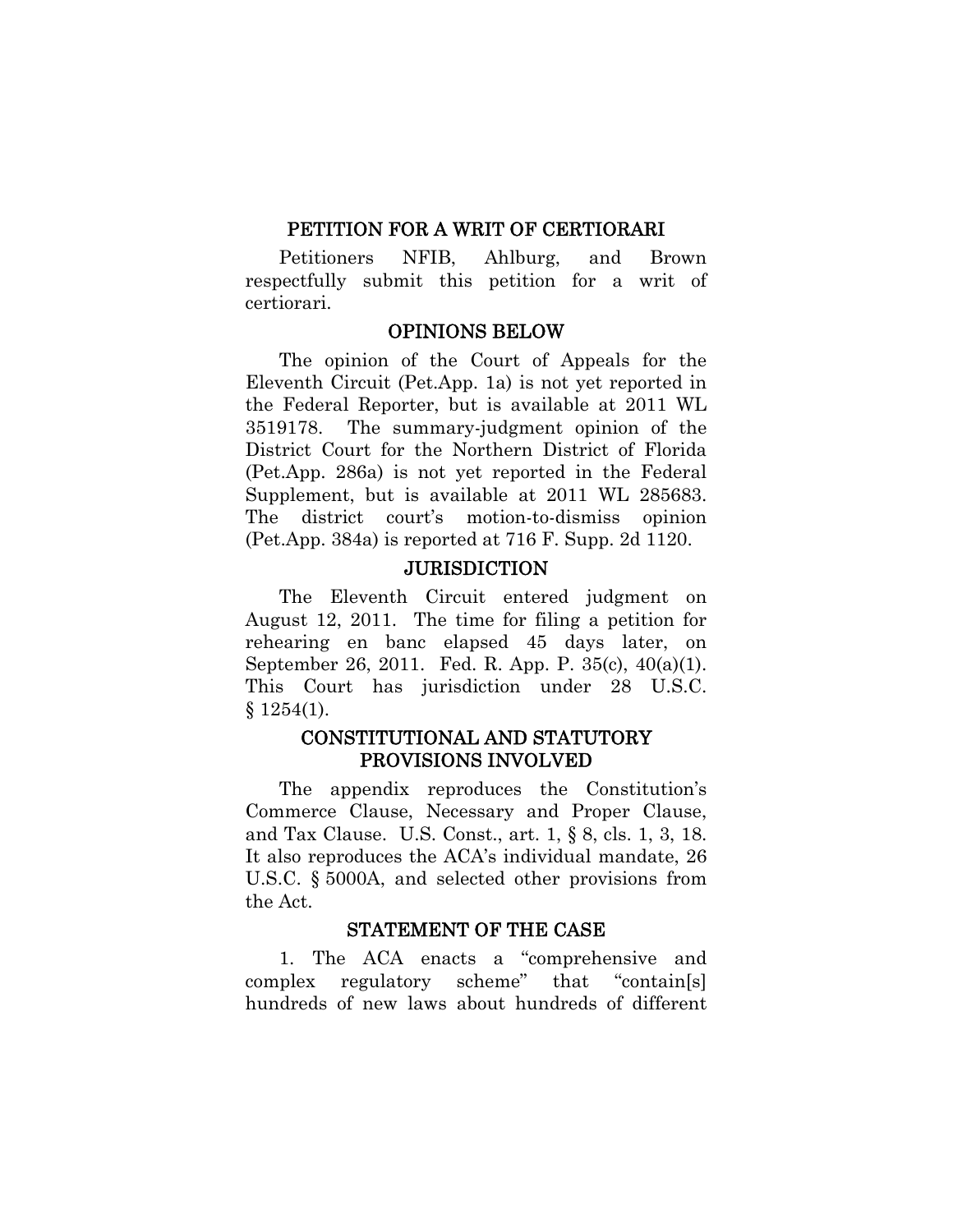areas of health insurance and health care." Pet.App. 21a, 23a. For example, the Act regulates healthinsurance companies, id. 27a-33a, provides for the creation and subsidization of new health-insurance exchanges, id. 33a-39a, requires certain employers to offer health insurance to their employees, id. 46a-49a, and expands the States' health-insurance obligations under Medicaid, id. 49a-51a.

Beginning in 2014, the Act imposes new "guaranteed-issue" and "community-rating" insurance requirements, which almost entirely prevent insurers from considering health status when offering or pricing health insurance. Id. 27a-29a (citing 42 U.S.C. §§ 300gg, 300gg-1, 300gg-3, 300gg-4). These regulations, along with others, significantly increase "the business costs of insurers," id. 186a, because they "require[] private insurers … to cover the unhealthy," but forbid "*pric[ing] that coverage* [based] on actuarial risks," id. 134a (n.114); see also id. 131a (n.107) ("The CBO estimates … costs for health insurance in the individual market [will] rise by 27% to 30%."). Additionally, these regulations expose insurers to the economic risk that "healthy people [will] wait until they are sick to obtain insurance, knowing they could not then be turned away." *Id.* 186a. Thus, "Congress" sought to mitigate [these] reforms' regulatory costs on private insurers." Id. 134a.

The individual mandate is the "essential" "requirement" enacted by Congress to achieve that goal. 42 U.S.C. § 18091(a)(2)(I). Beginning in 2014, the mandate imposes a legal "requirement" that every individual in America (with a few exceptions) "shall … ensure that [he or she] … is covered under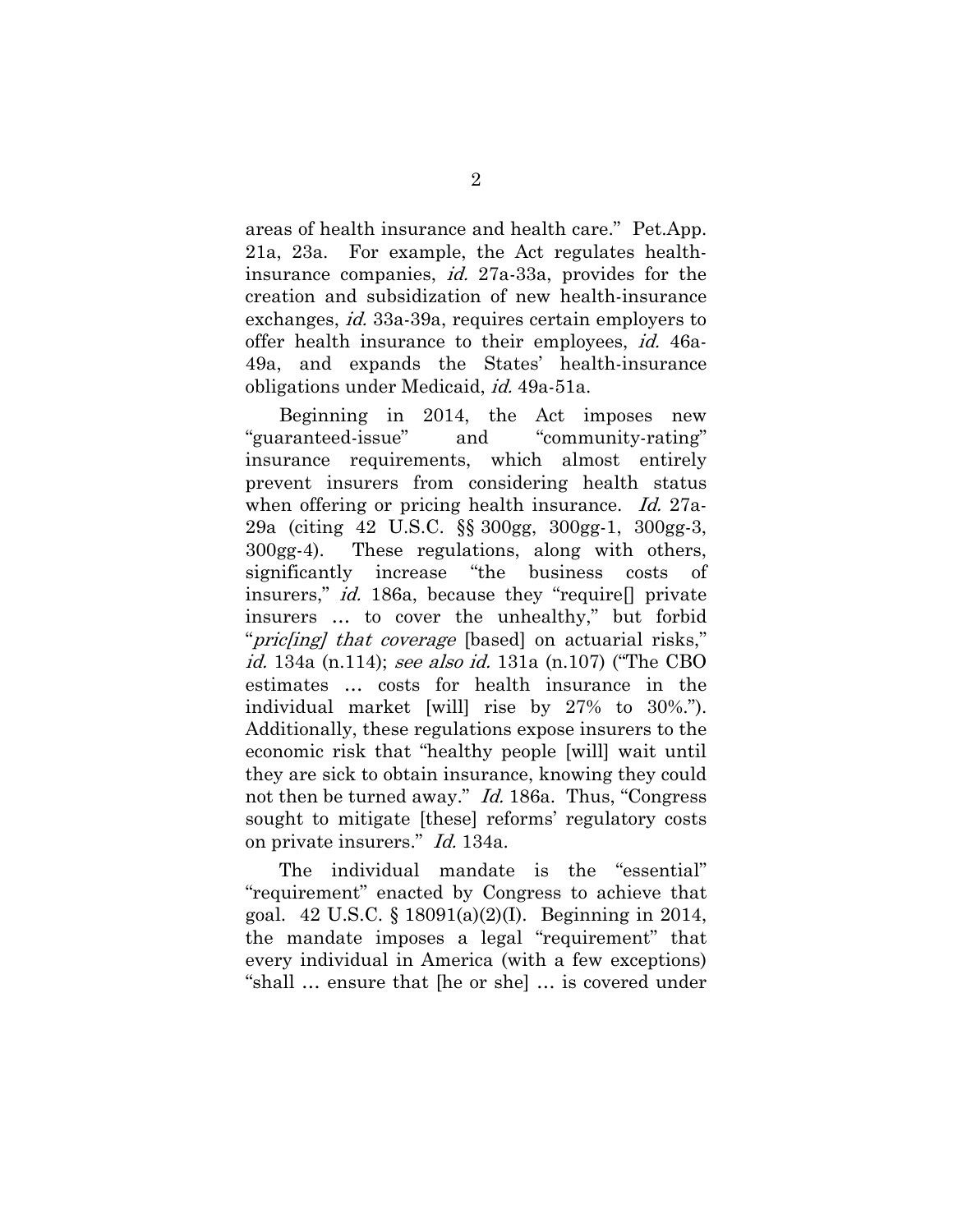minimum essential coverage." 26 U.S.C. § 5000A(a), (d), (f). Compliance with that legal command is enforced by "a penalty" on all "taxpayer[s] who … fail<sup>[1]</sup> to meet the requirement" (unless they can invoke some additional exemptions). Id. § 5000A(b), (c), (e). See also Pet.App. 39a-40a, 44a-45a.

To be sure, the mandate's purpose and effect is not *solely* limited to off-setting the costs imposed on insurers under the ACA's new regulations. addition, by decreasing the number of uninsured individuals, the mandate reduces the amount of "cost-shifting" to insurers that occurs when healthcare professionals pass on the expenses from providing uncompensated care for some of the uninsured. *Id.* 11a-12a, 15a (citing  $42$  U.S.C.  $§ 18091(a)(2)(A), (F)).$  "In reality," however, because "cost-shifters are largely persons who either (1) are exempted from the mandate, (2) are excepted from the mandate penalty, or (3) are now covered by the Act's Medicaid expansion" or its new "insurance reforms" concerning "preexisting health conditions," "the primary persons regulated by the individual mandate are not cost-shifters but *healthy individuals* who forego purchasing insurance." Id. 131a-133a; see also 42 U.S.C. § 18091(a)(2)(I) (finding that the mandate "will minimize … adverse selection and broaden the health insurance risk pool to include healthy individuals").

In short, the mandate primarily "forces healthy and voluntarily uninsured individuals to purchase insurance from private insurers and pay premiums now in order to subsidize the private insurers' costs in covering more unhealthy individuals under the Act's reforms." Pet.App. 134a. Indeed, this subsidy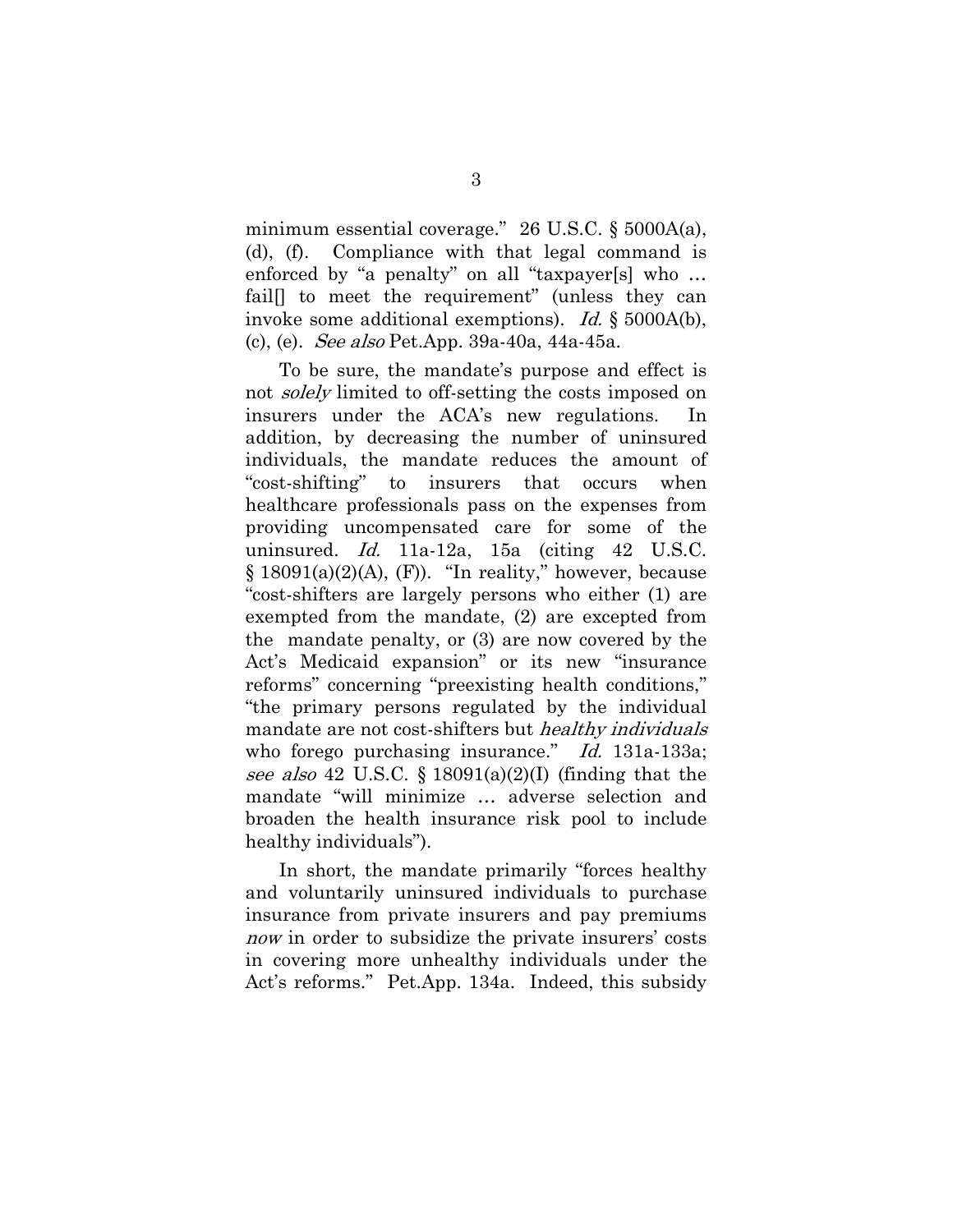will eliminate *two-thirds* of the increase in premiums caused by the Act's provisions regulating insurers, lowering premiums by "15 to 20 percent."1

2. Petitioners NFIB, Ahlburg, and Brown (along with 26 States) brought this action challenging the ACA's facial validity. Id. 2a. As relevant here, they argued that the mandate exceeds Congress' Article I authority and that it is non-severable from the remainder of the Act. Id. 3a.

 a. The district court ruled for Petitioners on summary judgment.

The court first held that Petitioners have standing to challenge the mandate. Ahlburg and Brown have standing because "they are needing to take investigatory steps and make financial arrangements now [in order] to ensure compliance" with "the financial expense they will definitely incur under the [mandate] in 2014." Id. 302a-305a. And "NFIB has associational standing" since Brown is an "NFIB member." Id. 305a; see also id. 430a-431a.

The court then held that the "mandate is outside Congress' Commerce Clause power, and it cannot be otherwise authorized by an assertion of power under the Necessary and Proper Clause." Id. 365a. The court concluded that "[i]t would be a radical departure from existing case law to hold" that Congress' commerce power allows it "to compel an otherwise passive individual into a commercial transaction with a third party." Id. 338a. The court also reaffirmed its earlier conclusion that the

 $\overline{a}$ 

<sup>&</sup>lt;sup>1</sup> CBO, Effects of Eliminating the Individual Mandate to Obtain Health Insurance, 2 (June 16, 2010), http://www.cbo.gov/ftpdocs /113xx/doc11379/Eliminate\_Individual\_Mandate\_06\_16.pdf.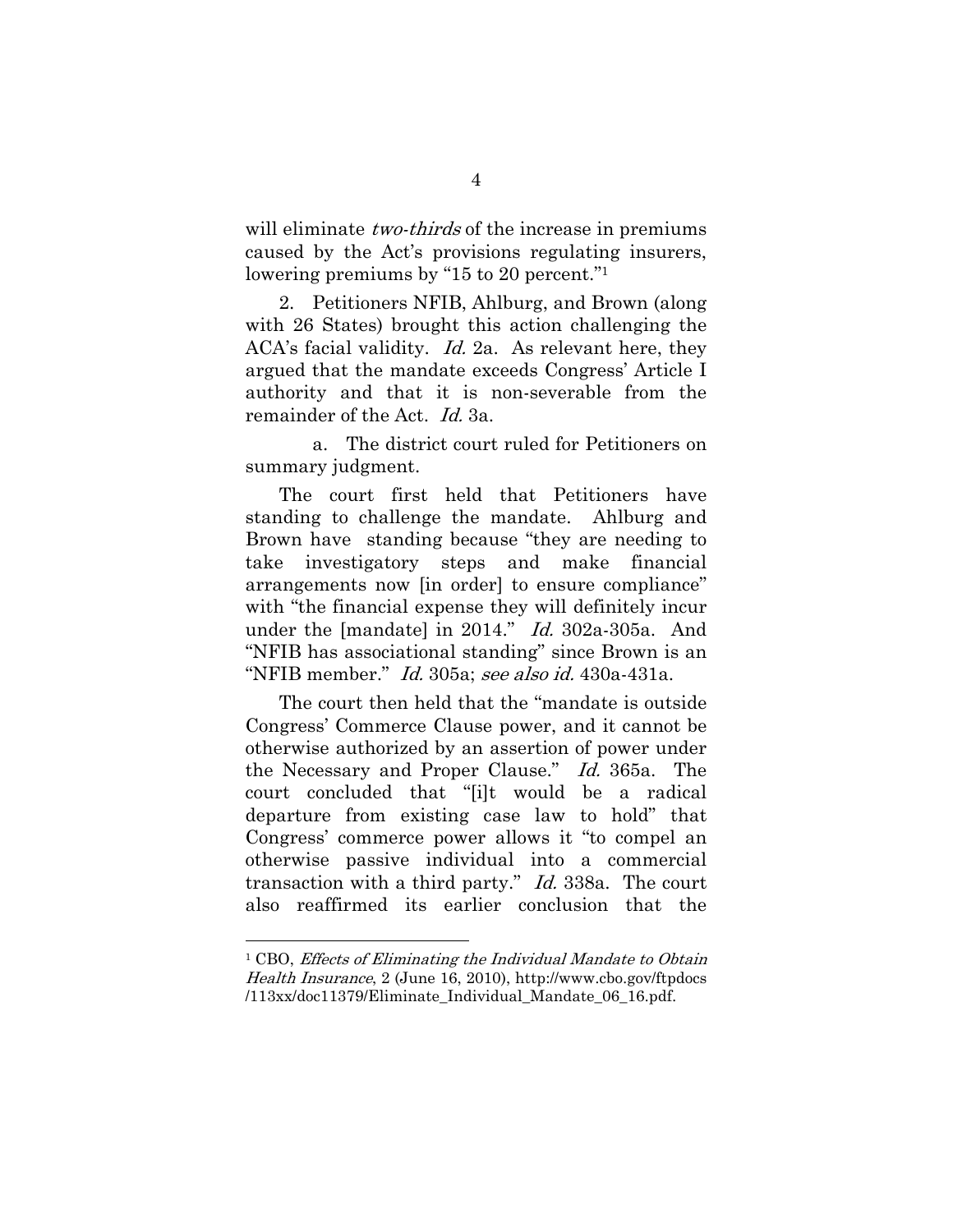mandate is not a valid exercise of Congress' taxing power (and likewise is not shielded from challenge as a "tax" under the Anti-Injunction Act). Id. 290a-291a (n.4); see also id. 413a-417a.

The court finally held that the "mandate cannot be severed" from the remainder of the ACA, because "it is reasonably 'evident[]' … that [it] was an essential and indispensable part of the health reform efforts, and that Congress did not believe other parts of the Act could (or … would want them to) survive independently." Id. 379a. Accordingly, the court entered a declaratory judgment that the entire Act is void. Id. 381a, 383a.

 b. The Government moved to clarify whether that declaratory judgment was immediately operative. Id. 468a-469a, 480a-481a. The district court confirmed that it was, id. 481a-486a, but then stayed its judgment pending appeal, id. 491a-492a. The court reasoned that "[i]t would be extremely disruptive and cause significant uncertainty" "to enjoin and halt the Act's implementation while the case is pending appeal." Id. 488a. Conversely, though, because "state[s,] … businesses, families, and individuals are having to expend time, money, and effort in order to comply with all of the Act's requirements," id. 489a, the court conditioned the stay "upon the defendants['] … seeking an expedited appellate review," id. 492a. The court emphasized that "[i]t is very important to everyone in this country that this case move forward as soon as practically possible," because "[a]lmost everyone agrees that the Constitutionality of the Act is an issue that will ultimately have to be decided by the Supreme Court." Id.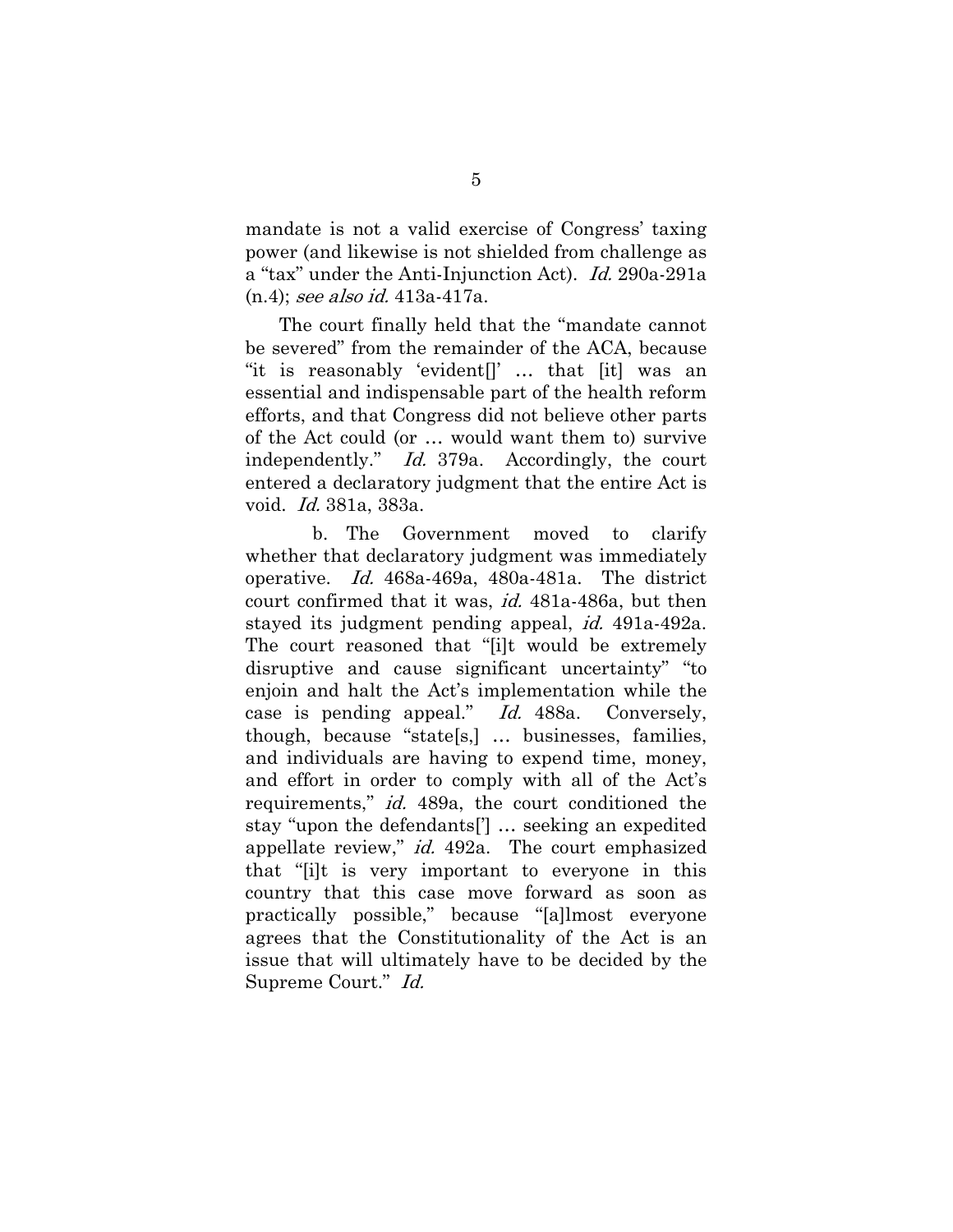c. The Eleventh Circuit affirmed in part and reversed in part. In an opinion jointly authored by Chief Judge Dubina and Judge Hull, the court held that the mandate is facially unconstitutional, but severable from the remainder of the ACA.

On standing, the court held that "it is beyond dispute that … the individual plaintiffs and the NFIB have standing to challenge the individual mandate." *Id.* 10a. "In fact," the court emphasized, "the government expressly concedes that one of the individual plaintiffs—Mary Brown—has standing." Id. 8a. Similarly, the Government on appeal abandoned its earlier claim that the Anti-Injunction Act bars Petitioners' suit. See id. 164a (raising a "tax" argument only as a merits defense).

On the merits, the court summarized its lengthy constitutional analysis as follows:

"[T]he individual mandate exceeds Congress's enumerated … power[s] and is unconstitutional. This economic mandate represents a wholly novel and potentially unbounded assertion of congressional authority: the ability to compel Americans to purchase an expensive health insurance product that they have elected not to buy, and to make them re-purchase that insurance product every month for their entire lives. We have not found any generally applicable, judicially enforceable limiting principle that would permit us to uphold the mandate without obliterating the boundaries inherent in the system of enumerated congressional powers.

Id. 195a; see also id. 95a-179a.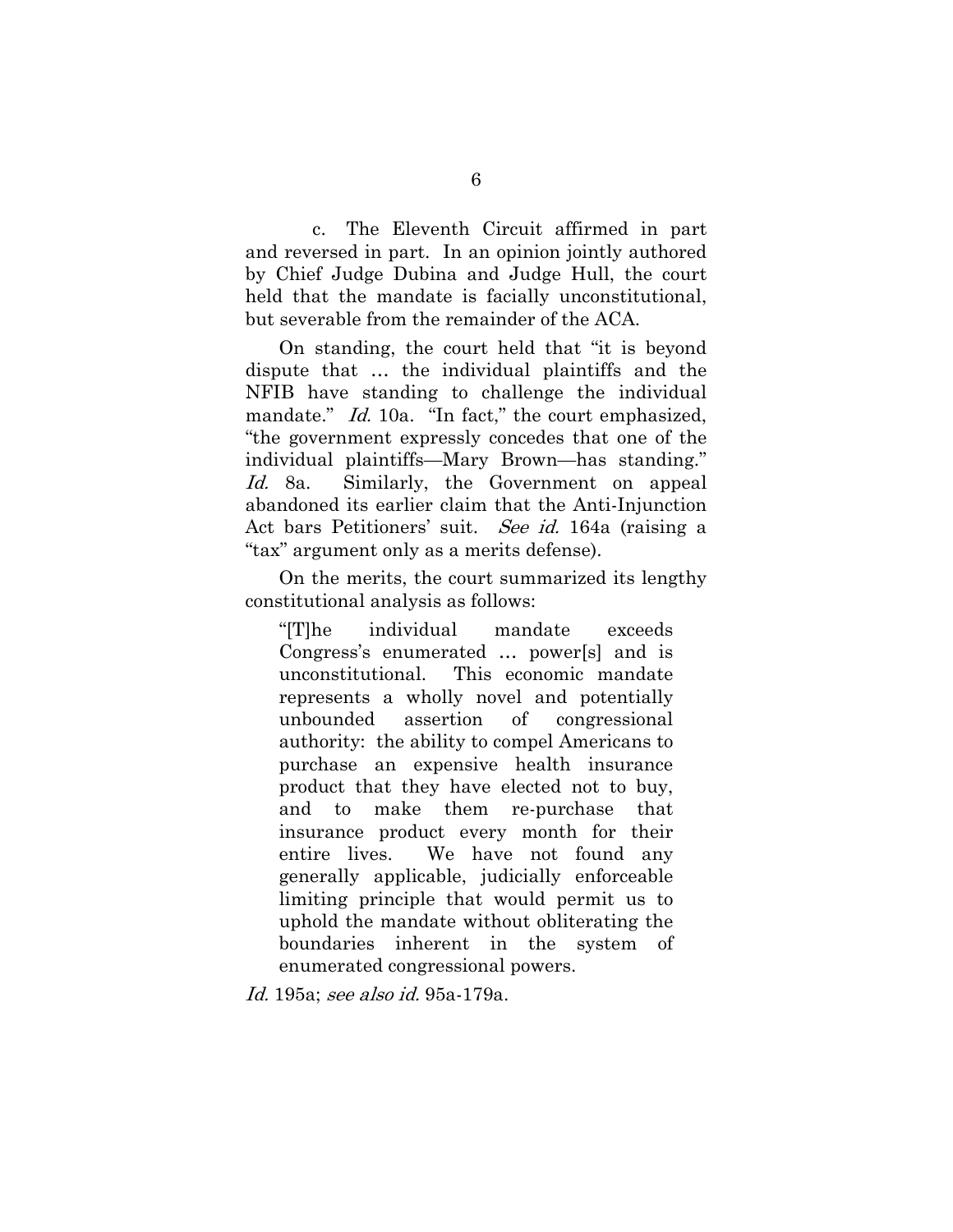The court, however, held that the mandate was severable from the rest of the ACA. It concluded that the Act's "wholesale invalidation" would be improper "[i]n light of the stand-alone nature of hundreds of the Act's provisions and their manifest lack of connection to the individual mandate." Id. 184a. Moreover, it reached the same conclusion for the "guaranteed-issue" and "community-rating" requirements, id. 193a-194a, even though Congress had *expressly* deemed the mandate "essential" to those regulations, id. 184a, and the Government had conceded on appeal that the "mandate cannot be severed from [them]," *id.* 194a (n.144). Undeterred, the court suggested several reasons why the mandate was not as "essential" as Congress and the Executive Branch had believed. Id. 188a-191a.

Judge Marcus concurred in part and dissented in part. Although agreeing that Petitioners have standing and that the mandate cannot be upheld as a valid "tax," id. 197a (n.1), he would have upheld the mandate as a valid exercise of Congress' commerce power, id. 199a-200a. In reaching that conclusion, he relied in part upon the Sixth Circuit's decision likewise rejecting a facial challenge to the mandate. Id. 221a-222a; see also Thomas More Law Ctr. v. Obama, No. 10-2388, --- F.3d ----, 2011 WL 2556039 (6th Cir. June 29, 2011), petition for cert. filed, No. 11-117 (U.S. July 26, 2011).<sup>2</sup>

 $\overline{a}$ 

<sup>2</sup> The Fourth Circuit also recently rejected two challenges to the mandate, but without reaching the merits. Liberty Univ. v. Geithner, No. 10-2347, --- F.3d ----, 2011 WL 3962915, at \*1 (4th Cir. Sept. 8, 2011) (private-plaintiffs barred by Anti-Injunction Act); *Virginia ex rel. Cuccinelli v. Sebelius*, Nos. 11-1057 & 11-1058, --- F.3d ----, 2011 WL 3925617, at \*1 (4th Cir. Sept. 8, 2011) (State-plaintiff lacked standing).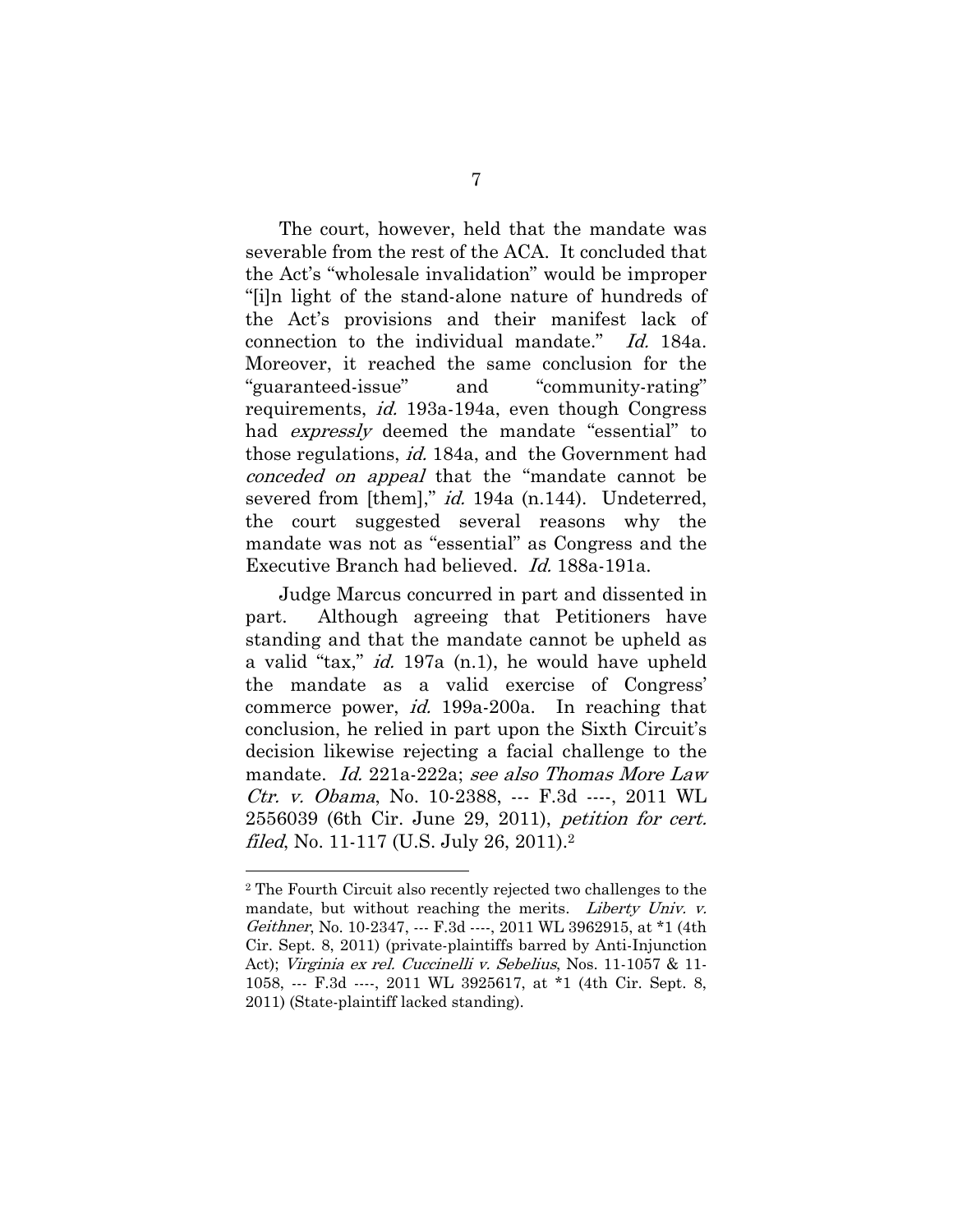d. The Eleventh Circuit's judgment is now final, because no party timely sought rehearing en banc. Accordingly, Petitioners now seek review of the Eleventh Circuit's holding that the unconstitutional mandate is severable from the rest of the ACA.

#### REASONS FOR GRANTING THE PETITION

The district court in this case observed that "[a]lmost everyone agrees that the Constitutionality of the [individual mandate] is an issue that will ultimately have to be decided by the Supreme Court." Pet.App. 492a; see also Thomas More, 2011 WL 2556039, at \*23 (Sutton, J., concurring in part) ("[T]he court[s] of appeals are … utterly non-final in this case."). Since then, it has become critical that this Court determine the constitutionality of the mandate: (1) there is a square conflict between the Eleventh Circuit and the Sixth Circuit, (2) on the facial constitutionality of a federal statute, (3) that the Eleventh Circuit concluded "is unprecedented, lacks cognizable limits, and imperils our federalist structure," Pet.App. 162a, (4) but that was identified by Congress as an "essential" component of a "complex regulatory scheme" that "comprehensively reform[s] and regulate[s] more than one-sixth of the national economy," *id.* 23a, 184a, 491a. Indeed, this Court's review of the mandate is now virtually inescapable, because the Government has not sought en banc review in the Eleventh Circuit and thus inevitably will be filing its own petition for a writ of certiorari in order to challenge that court's judgment invalidating a significant Act of Congress.

Particularly given that this Court already will be reviewing the constitutionality of the mandate,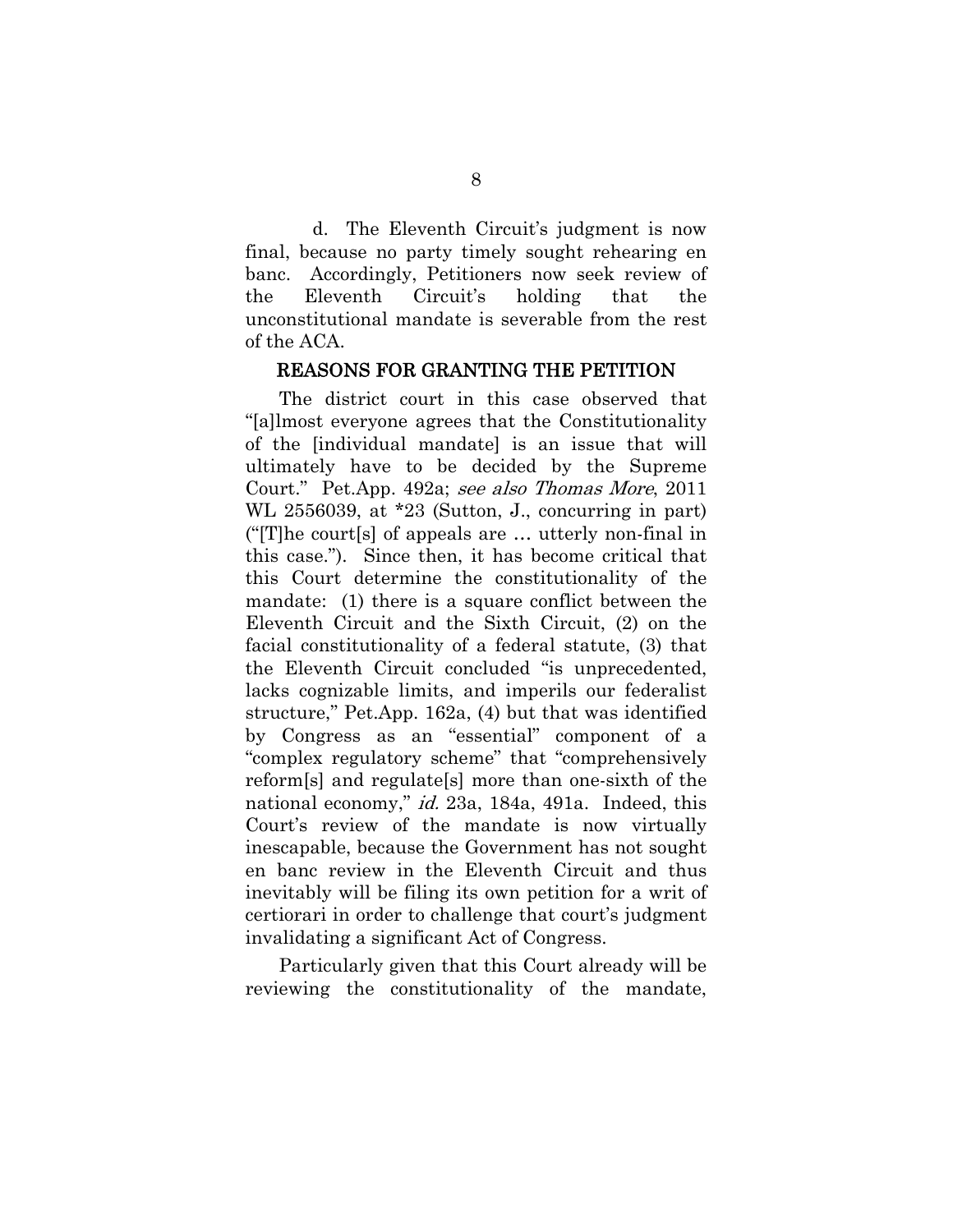Petitioners respectfully submit that this Court should grant their petition seeking review of the mandate's severability from the ACA.

First, it is critical that this Court simultaneously resolve the merits question whether the mandate is unconstitutional and the related remedial question whether the rest of the ACA is non-severable. Consolidating review of the merits and severability is generally appropriate for prudential reasons, and that is especially true here, because the Act's severability is itself an exceptionally important federal question that warrants this Court's immediate review. Harmful uncertainty currently pervades the Nation concerning the fate of the entire ACA in light of the mandate's potential unconstitutionality. Both private individuals and public officials share a pressing need for a conclusive judicial determination of the extent to which the sweeping legislation will survive, as that decision will eliminate the legal contingency clouding their personal, business, and regulatory decisionmaking. Indeed, deferring review of the non-severability question would be particularly deleterious at this crucial time. Delay now would effectively eliminate this Court's ability to resolve the ACA's validity before the end of the 2011 Term, thus dragging out the national uncertainty until at least early 2013, which is the soonest practical date a decision would be rendered in the 2012 Term, if not much later.

Second, this case is the *best vehicle* for definitively resolving the validity of the entire ACA. The Sixth Circuit's decision in Thomas More is a poor vehicle. Most importantly, the plaintiffs there do not have undisputed standing to challenge the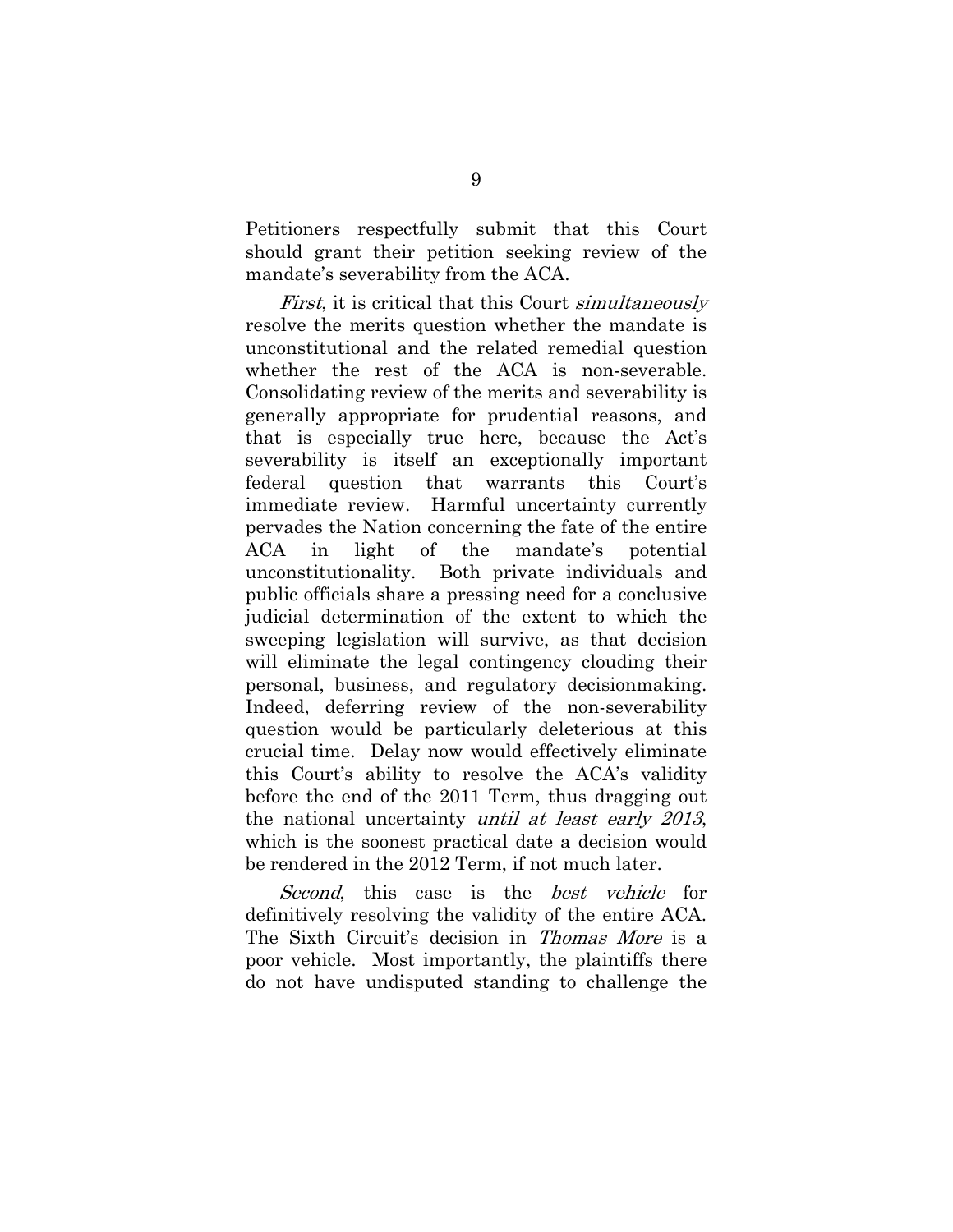mandate. Nor have they even challenged the remainder of the ACA. The Fourth Circuit's decision in Liberty University is also an inferior vehicle. Most obviously, the court there did not even reach the merits. Instead, over the opposition of both the plaintiffs and the Government, the court held that the Anti-Injunction Act bars a plaintiff from challenging the ACA's mandate to purchase insurance unless that plaintiff has incurred the socalled "tax" penalty for non-compliance. If necessary, this Court can consider that threshold objection in this case just as easily as in that one. And in any event, the objection is patently meritless, which explains why the Fourth Circuit is the only court to have adopted it.

Accordingly, this Court should grant review of the Eleventh Circuit's decision below, where both the mandate's unconstitutionality and the ACA's nonseverability were exhaustively litigated by Petitioners here, who have undisputed standing.

I. WHETHER THE MANDATE IS NON-SEVERABLE FROM THE REST OF THE ACA IS AN EXCEPTIONALLY IMPORTANT FEDERAL QUESTION THAT WARRANTS THIS COURT'S IMMEDIATE REVIEW

Often, when this Court grants certiorari to decide whether a statute is constitutional, it will additionally decide the remedial question whether the provision at issue is non-severable.  $E.g., New$ York v. United States, 505 U.S. 144, 151-54, 186-87 (1992) (deciding severability in the first instance after reversing the courts below on the statute's constitutionality). By immediately resolving whether the rest of an unconstitutional statute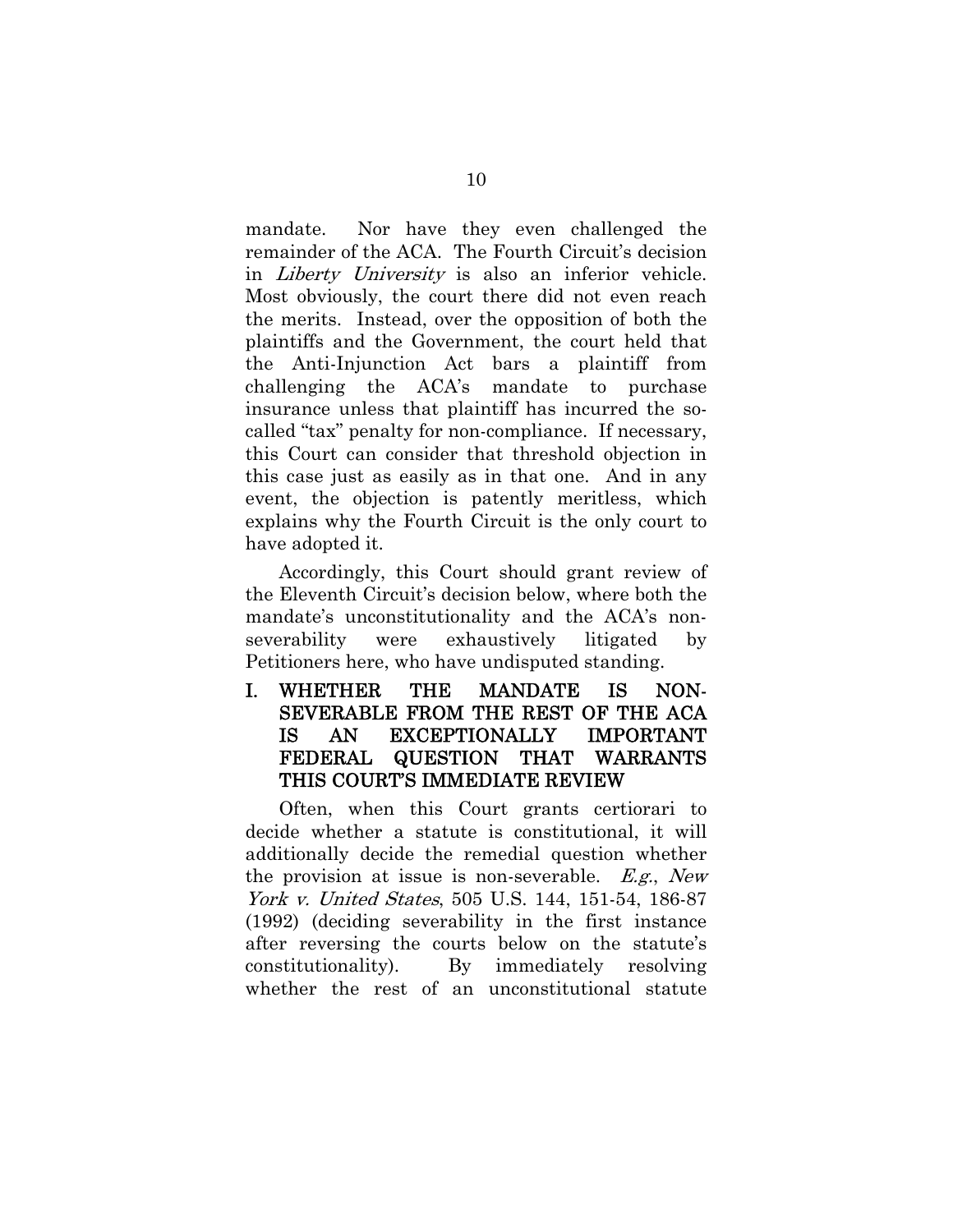survives, this Court wisely forecloses wasteful and chaotic satellite litigation on severability that this Court otherwise likely would have to resolve later. Accordingly, that prudential practice is sufficient ground here for this Court to resolve both the extant circuit split on the mandate's constitutionality and the mandate's severability from the ACA, even though the severability question is not (yet) the subject of an independent circuit split.3

Moreover, this Court's immediate review of the severability question is imperative given the pervasive economic ramifications from ongoing uncertainty about this remedial issue. The ACA "comprehensively reform[s] and regulate[s] more than one-sixth of the national economy," "via several hundred statutory provisions and thousands of regulations that put myriad obligations and responsibilities on individuals, employers, and the states." Pet.App. 491a. Thus, until this Court decides the extent to which the ACA survives, the entire Nation will remain mired in doubt, which imposes an enormous drag on the economy. Individuals, employers, and States will lack a firm understanding of their rights and duties when planning their affairs. Providers of health insurance will have no idea what rules will govern their industry. Government officials will not know what regulatory measures need to be developed. Everyone will needlessly put off significant decisions that may

 $\overline{a}$ 

<sup>3</sup> Cf. Goudy-Bachman v. U.S. Dep't of Health & Human Servs., No. 10-763, --- F. Supp. 2d ----, 2011 WL 4072875, at \*21 (M.D. Pa. Sept. 13, 2011) (holding, in conflict with the Eleventh Circuit, that some of the ACA's new insurance regulations are non-severable from the unconstitutional mandate).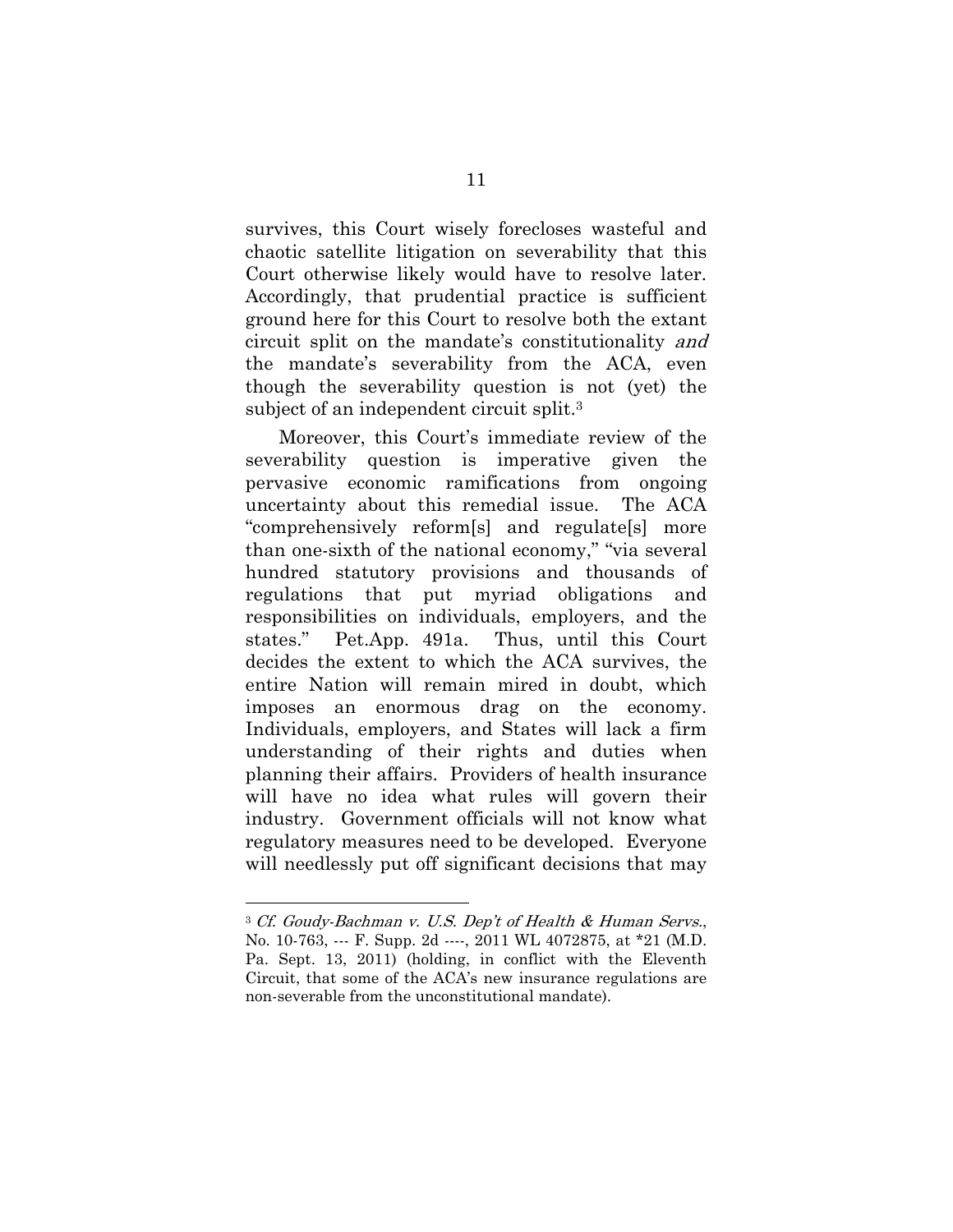be affected by the resolution of these contingencies. And all of those harms will be incurred *even if* this Court ultimately upholds the Act in its entirety.4

Of course, delay will be exponentially more harmful if this Court eventually invalidates the Act in whole or significant part. Not only will time have been lost for enacting necessary alternatives to the ACA, but countless resources will have been wasted complying with the ACA in the meanwhile. Obviously, "state[s,] … businesses, families, and individuals are having to expend time, money, and effort in order to comply with all of the Act's requirements," as is the Federal Government. Id. 489a. And "[r]eversing what is presently in effect (and what will be put into effect in the future) may prove enormously difficult." Id.

Finally, the harmful delay from deferring review of severability would be particularly protracted given this Court's calendar constraints. If this Court now declines to review severability along with the merits, then any later review of severability would necessarily occur next Term at the earliest, given the time required for two rounds of briefing and argument. As a practical matter then, the ACA's validity would not be resolved before January of

 $\overline{a}$ 

<sup>4</sup> Illustrative of this phenomenon is a report by the President of the Federal Reserve Bank of Atlanta: "[A] number of … factors … are impeding hiring. Prominent among these is the lack of clarity about the cost implications of the recent health care legislation. We've frequently heard strong comments to the effect of 'my company won't hire a single additional worker until we know what health insurance costs are going to be.'" Dennis P. Lockhart, Business Feedback on Today's Labor Market (Nov. 11, 2010), http://www.frbatlanta.org/news/ speeches/lockhart 111110.cfm.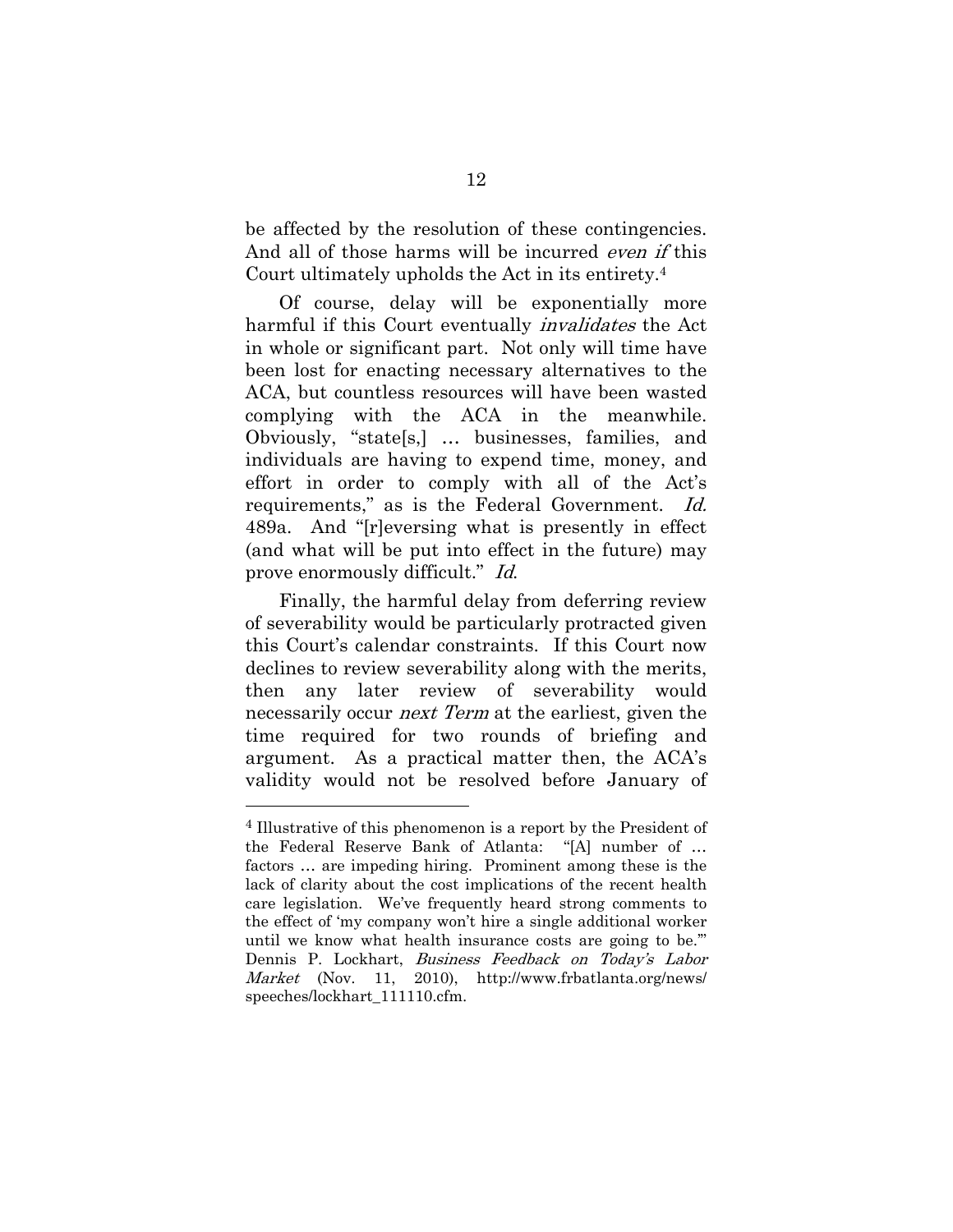2013, which is the soonest an issue of this magnitude would be decided in the 2012 Term. Indeed, it could well take much longer, depending on the time it takes for future cases to come up the pipeline. Dragging out the uncertainty so long would be especially destructive, as that would trigger various ACA provisions that become effective on January 1, 2013, and necessitate increased preparation for provisions that become effective on January 1, 2014. See http://healthreform.kff.org/Timeline.aspx.

In sum, the district court was clearly correct that "[t]he sooner th[e] issue" of the ACA's validity "is finally decided by the Supreme Court, the better off the entire nation will be." Pet.App. 491a.

## II. THE ELEVENTH CIRCUIT'S DECISION IS THE BEST VEHICLE FOR A DEFINITIVE RESOLUTION OF THE ACA'S VALIDITY

The Eleventh Circuit's decision in this case squarely passed on the mandate's constitutionality and its severability, because both questions were vigorously pressed by Petitioners here, who had undisputed standing to do so. Importantly, however, that is not true for either the Sixth Circuit's decision in Thomas More or the Fourth Circuit's decision in Liberty University, nor are there any countervailing considerations that favor review in those cases.

## A. The Sixth Circuit's Thomas More Decision Suffers From Vehicle Problems Due To The Plaintiffs' Contested Standing And Their Failure To Litigate Severability

Thomas More is a poor vehicle for two reasons: first, there is a potential standing objection that may prevent this Court from reaching the merits; and second, the petitioners there neither presented nor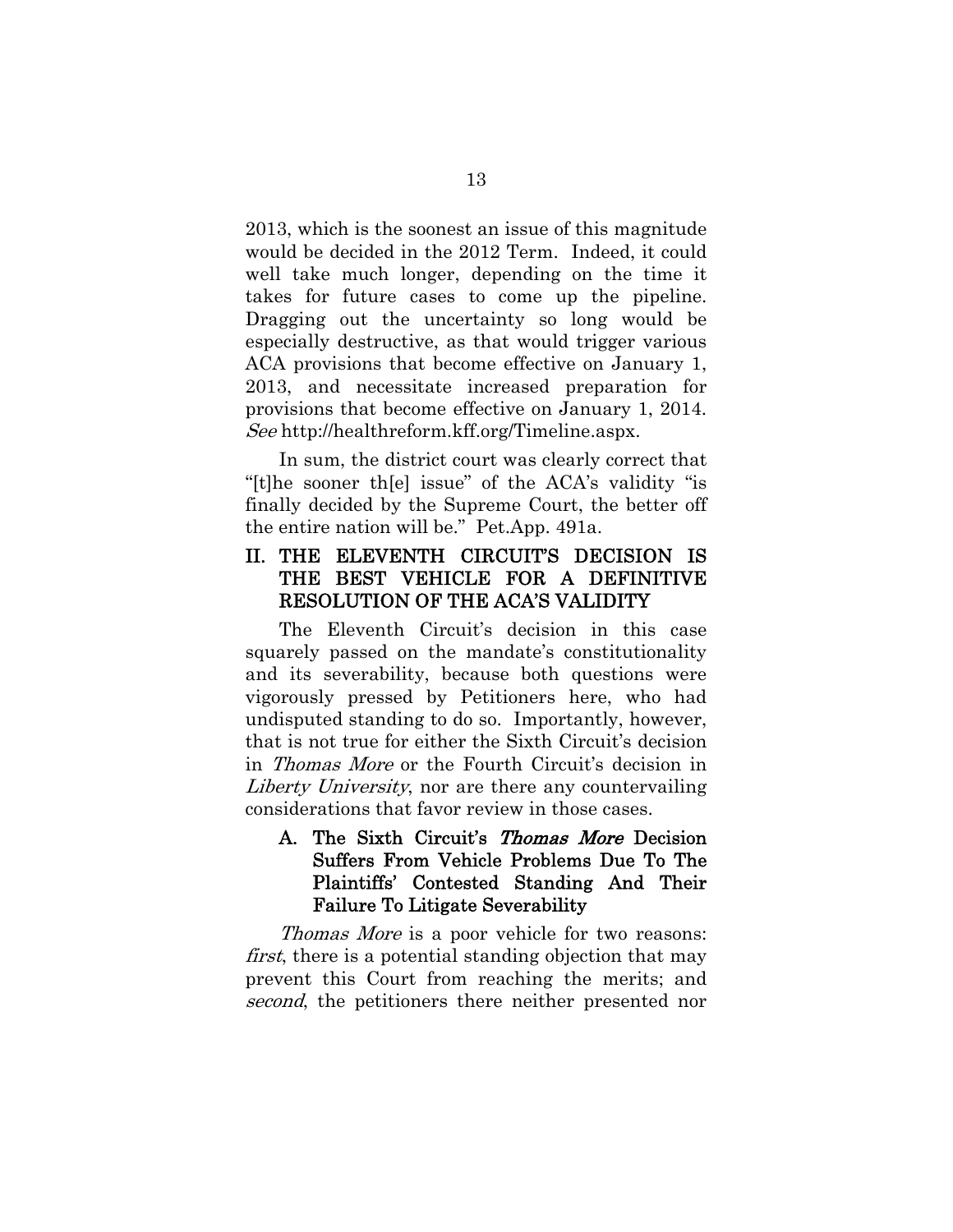preserved the critical question whether the mandate is non-severable from the rest of the Act.

1. The standing of the Thomas More plaintiffs was disputed below and is not free from doubt. Specifically, the Government moved to dismiss in the Sixth Circuit after learning that the lead plaintiff had obtained insurance during the appeal. 2011 WL 2556039, at \*3. Although the court denied the motion, *id.* at \*3-6, its reasoning is hardly unassailable. The court primarily relied upon *post*judgment declarations of present injury that were hastily filed by two other plaintiffs. Id. at \*3 (distinguishing this Court's refusal to consider such belated declarations in Summers v. Earth Island Institute, 129 S. Ct. 1142, 1150 n.\* (2009)). The court also relied on the *future* injury that those plaintiffs allege they will suffer when the mandate goes into effect in 2014. Id. at \*4-6. Whether or not the Sixth Circuit's rationales are correct, even the non-trivial possibility that this Court might disagree militates strongly against selecting Thomas More for further review, given the importance of a final resolution this Term.

By contrast, Petitioners' standing here is undisputed and indisputable. Not only did "the government expressly concede[] that … Mary Brown … has standing to challenge the individual mandate," Pet.App. 8a, but the Eleventh Circuit held that "it is beyond dispute that … the individual plaintiffs and the NFIB have standing to challenge the individual mandate," id. 10a.<sup>5</sup>

 $\overline{a}$ 

<sup>5</sup> Moreover, NFIB's extensive membership significantly reduces any risk of mootness problems. See Parents Involved in Cmty. Schs. v. Seattle Sch. Dist. No. 1, 551 U.S. 701, 718 (2007).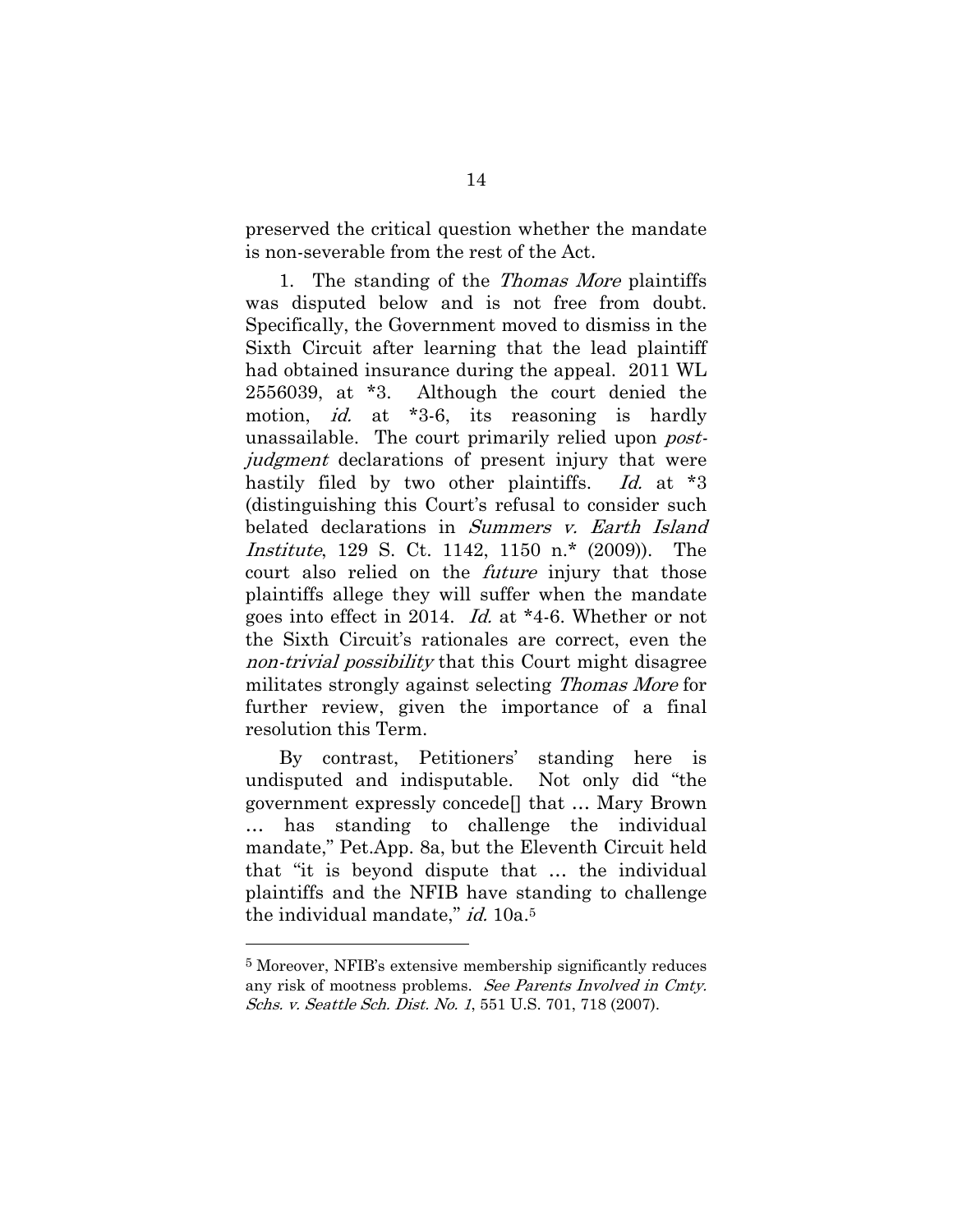2. Furthermore, the Thomas More petitioners have not presented the question whether the mandate is non-severable from the rest of the ACA. Pet. at i, No. 11-117. Indeed, the Act's nonseverability was neither pressed nor passed upon at any stage in that case. Instead, the plaintiffs limited their requested relief to the invalidation of the mandate (and its penalty), *not* the entire Act. 2011 WL 2556039, at \*1; see also Thomas More Law Ctr. v. Obama, 720 F. Supp. 2d 882, 886, 895-96 (E.D. Mich. 2010). The critical question of the ACA's nonseverability is thus neither presented nor preserved for review in Thomas More, presumably because that question is not personally important to the petitioners there.

By contrast, Petitioners here are directly presenting the question whether the ACA is nonseverable from the mandate, because countless provisions of the Act aggrieve NFIB and its members. Accordingly, the question was extensively pressed and exhaustively passed upon at each stage below. Pet.App. 179a-194a, 365a-379a.

## B. The Fourth Circuit's Liberty University Decision Is An Inferior Vehicle Because Its Anti-Injunction Act Holding Is Irrelevant At This Stage And Erroneous In Any Event

As *Liberty University* did not reach the merits, it obviously is not an appropriate vehicle for deciding the essential issues of the mandate's constitutionality and severability. Nor would it make sense to grant *Liberty University* along with this case in order to review its outlier holding that the Anti-Injunction Act shields the mandate from any judicial review until penalties are imposed. The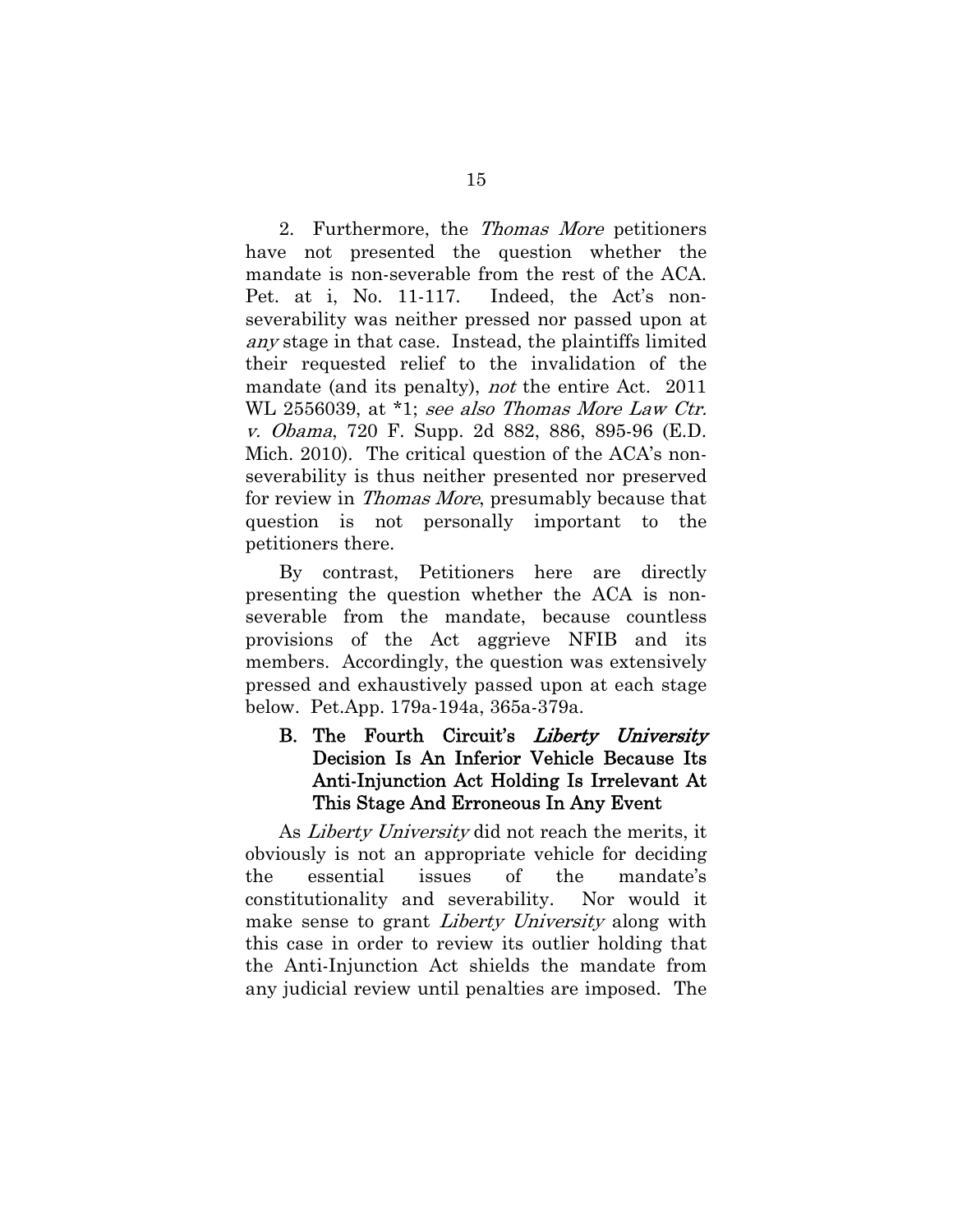applicability of the Anti-Injunction Act can be reviewed, if necessary, just as easily in this case as in that one. And, in any event, that statute plainly does not bar challenges to the mandate.

1. The Anti-Injunction Act provides, with a few exceptions, that "no suit for the purpose of restraining the assessment or collection of any tax shall be maintained in any court." 26 U.S.C. § 7421. At the outset, it is unclear whether this proscription is truly "jurisdictional" in nature. Compare Bob Jones Univ. v. Simon, 416 U.S. 725, 736, 742-46, 749 (1974) (describing the statute in dicta as "jurisdiction[al]," even though the statute does not use that term and has judicially created equitable exceptions), with Henderson v. Shinseki, 131 S. Ct. 1197, 1202-03 (2011) (explaining that the term "jurisdictional" has been used too loosely in past cases and adopting a "bright line[] rule" requiring a "clear' indication" of jurisdictional status), and Bowles v. Russell, 551 U.S. 205, 213-15 (2007) (holding that jurisdictional statutes may not have any judicially created equitable exceptions).

Either way, though, the Anti-Injunction Act is irrelevant to selecting the best vehicle for resolving the validity of the mandate and the ACA. If the statute is jurisdictional, then its application to the mandate can and must be decided in whichever case is chosen for review, including this one, whether or not it was decided below. Whereas, if the statute is not jurisdictional, then its application to the mandate should not be decided in any case, because the Government has *forfeited* any reliance on it, by taking the consistent appellate position that the statute is inapplicable. Liberty Univ., 2011 WL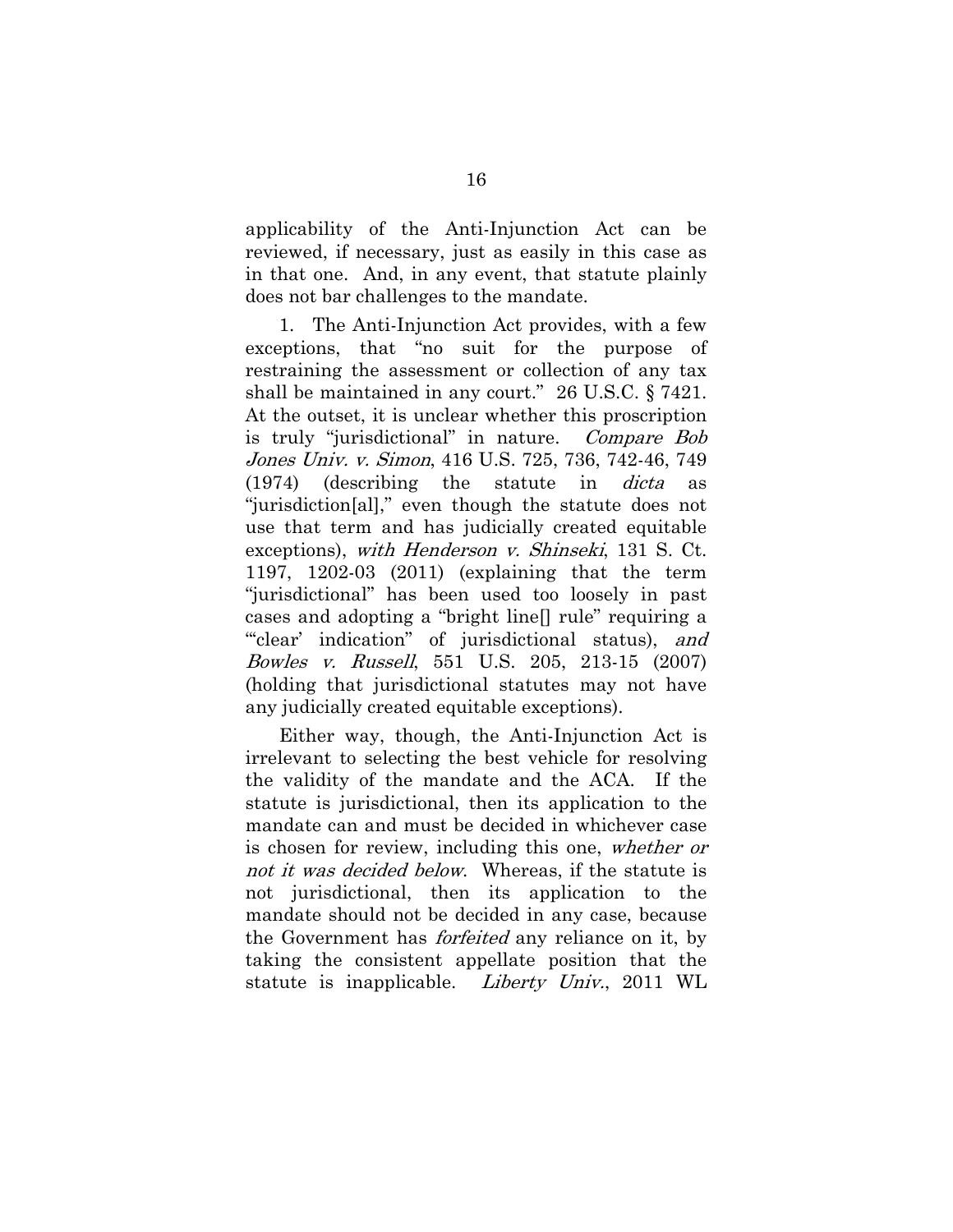3962915, at \*4; Thomas More, 2011 WL 2556039, at \*6; see also supra at 6 (defense abandoned below).

2. In any event, the Anti-Injunction Act is clearly inapposite here, due to the critical distinction between the mandate and its penalty. The mandate itself is simply a free-standing legal "[r]equirement" that every "applicable individual shall … ensure that [he or she] … is covered under minimum essential coverage." 26 U.S.C.  $\S$  5000A(a), (d). By contrast, the "penalty" is simply a means of enforcing compliance with that legal command, which is imposed on all "taxpayer[s]" who unlawfully "fail[] to meet th[at] requirement," unless they are separately "except[ed]" from the "penalty." Id.  $\S$  5000A(b), (e). Given this relationship between the mandate and the penalty, there are three fundamental reasons why Petitioners' challenge to the mandate cannot possibly be foreclosed by the Anti-Injunction Act, which bars "suit[s] for the purpose of restraining the assessment or collection of any  $tax$ ." 26 U.S.C. § 7421(a) (emphases added).

First, the monetary sanction for non-compliance with the mandate is not even "a[] tax" under § 7421(a). The sanction is not "an enforced contribution to provide for the support of government," but simply "an exaction imposed by statute as punishment for an unlawful act," which is the quintessential definition of a non-tax "penalty." See United States v. Reorganized CF & I Fabricators of Utah, Inc., 518 U.S. 213, 224 (1996); cf. Bob Jones Univ., 416 U.S. at 741 n.12 (citing case holding that courts will no longer determine whether Congress' implicit motive in imposing a monetary sanction for a lawful act was regulatory ("penalty") rather than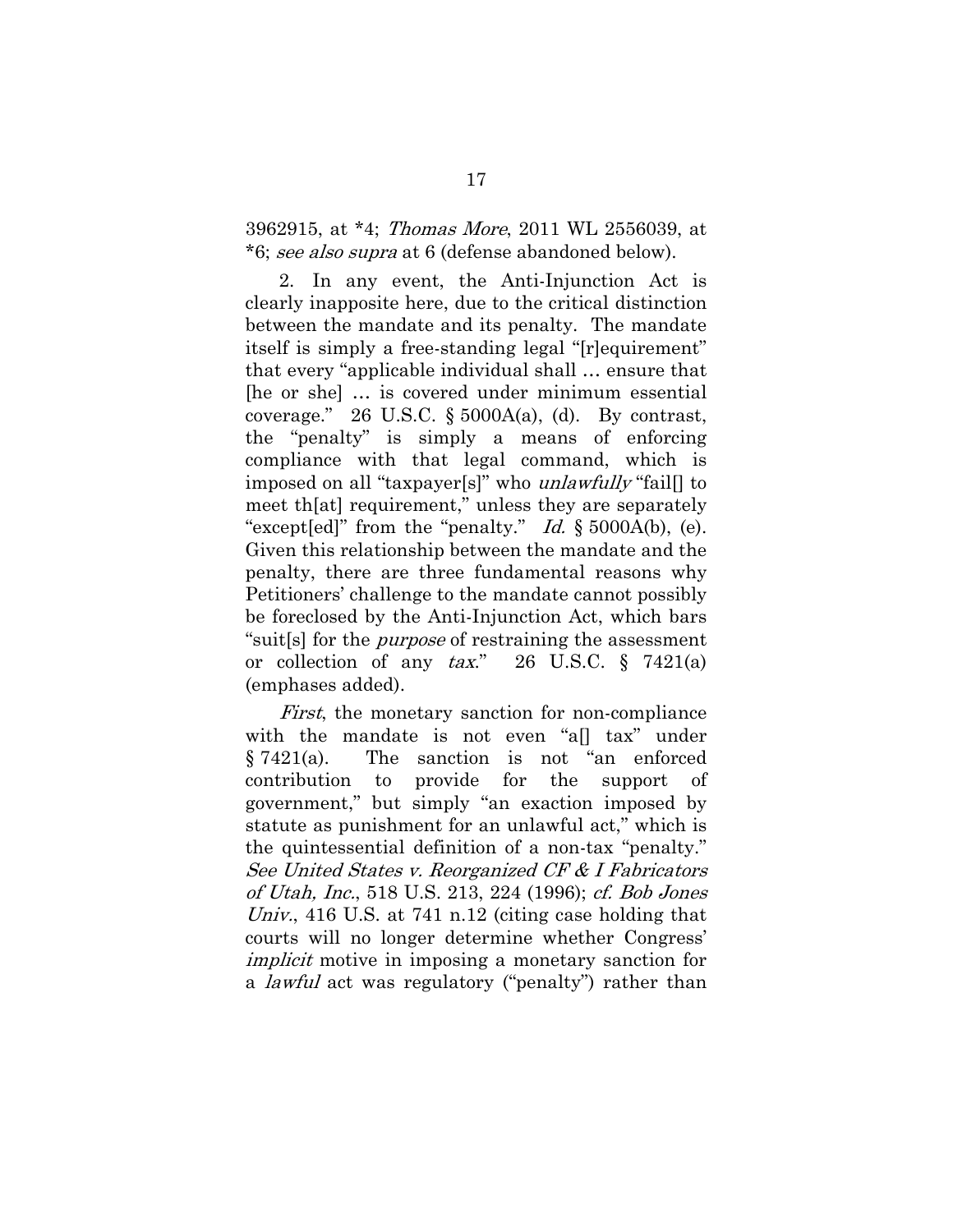revenue-raising ("tax"), but casting no doubt on the established non-"tax" status of a monetary sanction for an explicitly unlawful act).

Second, even if the monetary sanction for noncompliance with the mandate were a "tax" as a statutory matter, under  $\S 7421(a)$ , the "purpose" behind Petitioners' "suit" is not to "restrain[]" that so-called "tax." Rather, Petitioners' "purpose" is to "restrain" the mandate's free-standing legal requirement that they must buy costly insurance, which itself is not a "tax" in any way, shape, or form. Petitioners' "purpose" here obviously has nothing to do with "restraining" the sanction for non-compliance with the mandate: *as law-abiding citizens*, they are completely indifferent to a so-called "tax" that they will never incur. Compare Pet.App. 304a (holding that Petitioners here have standing because they are "mak[ing] financial arrangements now to ensure compliance" with the mandate in 2014 if it is not invalidated), with Bob Jones Univ., 416 U.S. at 738- 39 (holding that a university's challenge to an IRS ruling on its tax-exempt status was for the "purpose of restraining … any tax" because the suit's goal was, at a minimum, to reduce the tax liability of the university's donors in order to increase the university's charitable receipts).

Third, Petitioners would have no lawful means of challenging Congress' command that they purchase insurance if the Anti-Injunction Act truly required them to violate the mandate simply to incur the socalled "tax" that authorizes suit. Indeed, the dilemma would be even worse for the millions of lawabiding individuals who are subject to the mandate but exempt from the penalty, because they could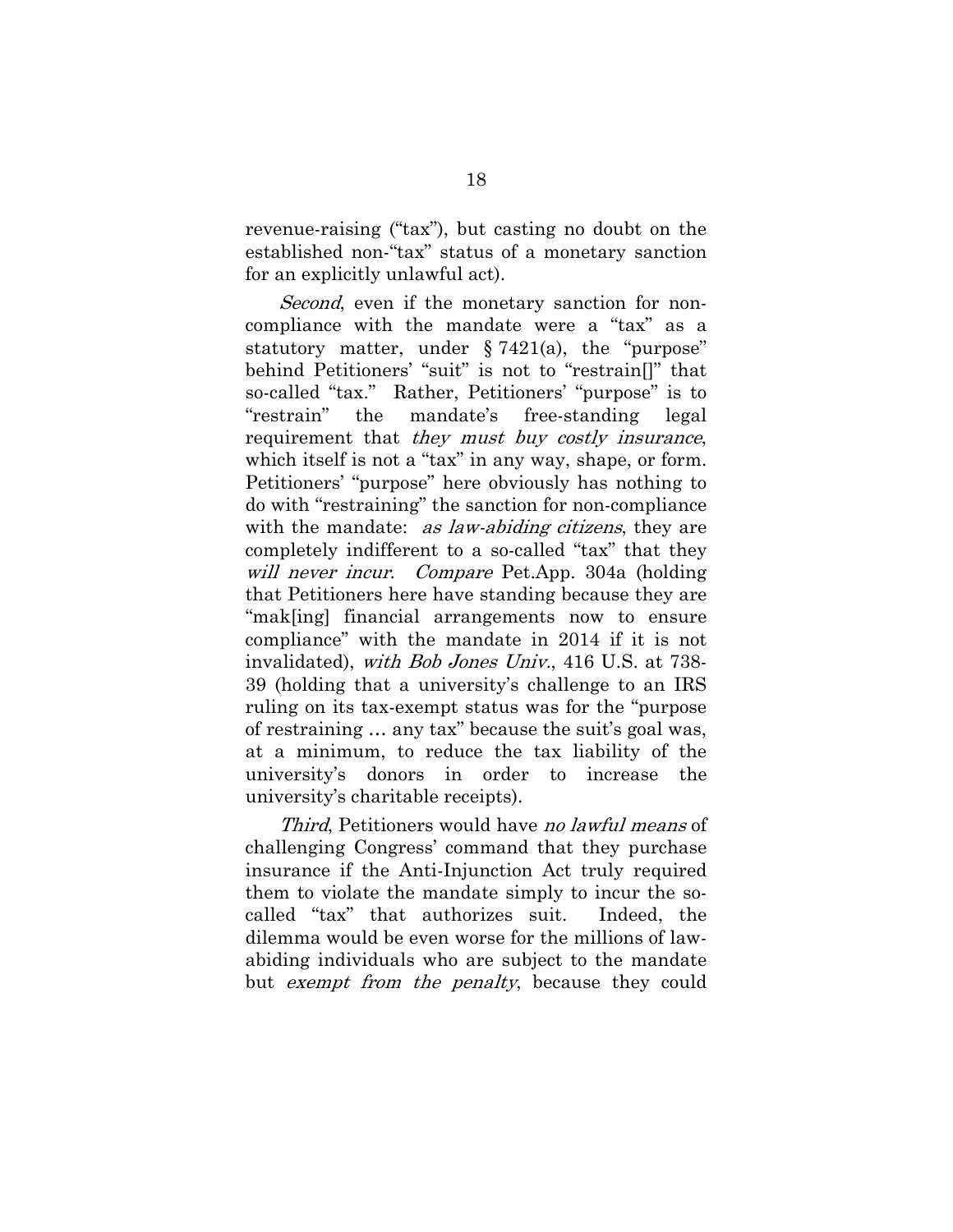never incur the so-called "tax" that is the supposed predicate to bringing a challenge. Pet.App. 44a. Not only would the complete absence of judicial review for all law-abiding individuals subject to the mandate underscore why the Anti-Injunction Act should not be interpreted to bar suits brought for the "purpose" of eliminating a substantive legal requirement, but the absence of such redress also reveals that there would be grave Due Process concerns with the contrary interpretation. Cf. South Carolina v. Regan, 465 U.S. 367, 373-81 (1984) (construing the Anti-Injunction Act not to bar a suit by a State challenging the federal taxation of interest earned by third-parties holding State-issued bearer bonds, given the absence of any alternative means for the State to obtain judicial review).

## III. THE ELEVENTH CIRCUIT INCORRECTLY SEVERED THE UNCONSTITUTIONAL MANDATE FROM THE REST OF THE ACA

Although Petitioners leave for future briefing their defense of the Eleventh Circuit's invalidation of the mandate, they will briefly summarize here why the Eleventh Circuit erred in severing the remainder of the ACA. In short, neither the new insurance regulations nor the rest of the Act can survive the invalidation of the mandate, which was at the heart of the ACA's carefully crafted compromise.

The standard for non-severability is well settled. After a statute's unconstitutional provisions are stricken, the "remaining provisions" also must be invalidated where "it is evident that the Legislature would not have enacted those provisions … independently of that which is invalid." Free Enter. Fund v. Pub. Co. Accounting Oversight Bd., 130 S.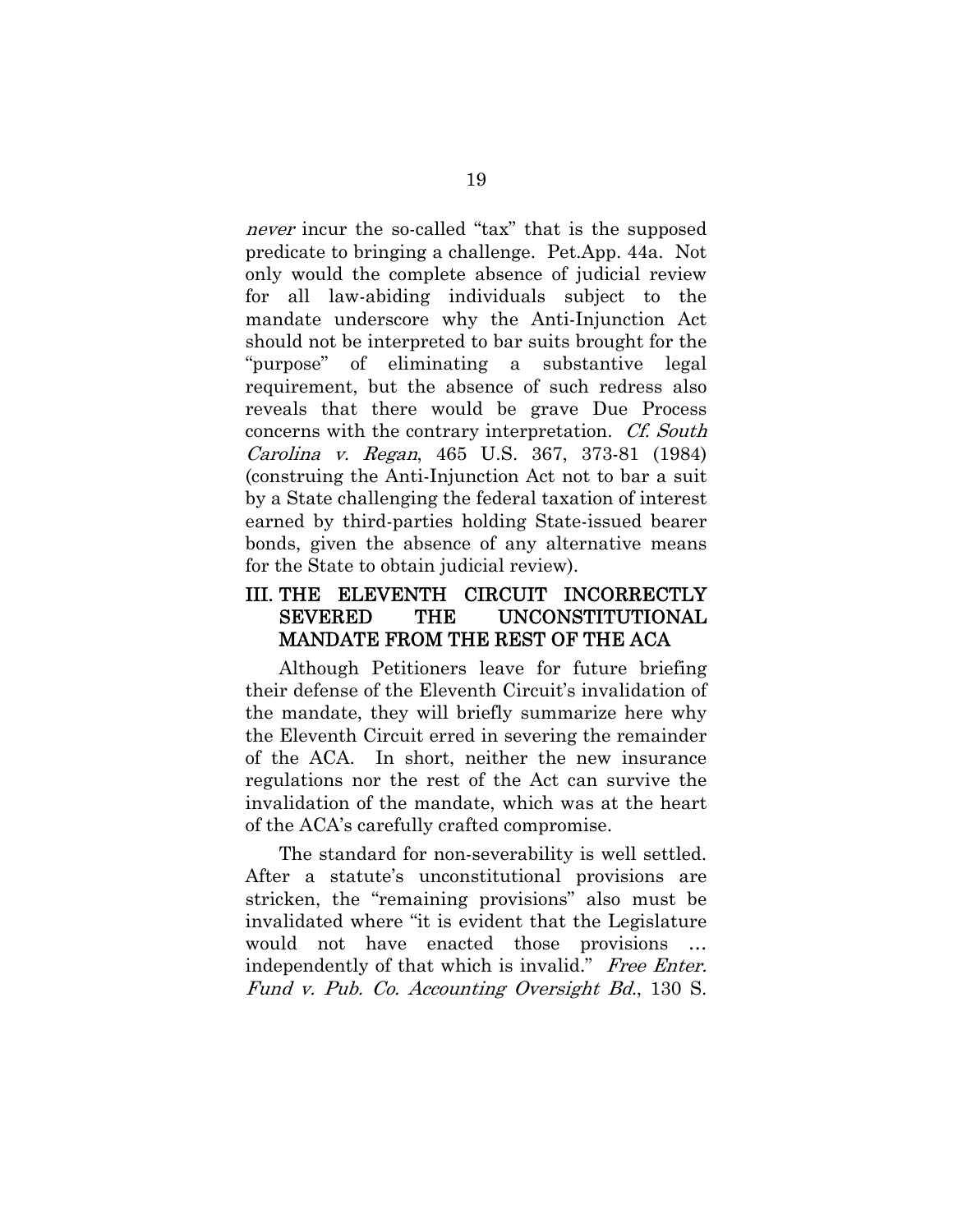Ct. 3138, 3161 (2010) ("FEF"). If Congress "would not have been satisfied with what remains," Williams v. Standard Oil Co., 278 U.S. 235, 242 (1929), severing the unconstitutional part would improperly "substitute, for the law intended by the legislature, one they may never have been willing by itself to enact," Pollock v. Farmers' Loan & Trust Co., 158 U.S. 601, 636 (1895). In short, courts must ask whether the remaining part would "function in a manner consistent with ... the original legislative bargain." Alaska Airlines, Inc. v. Brock, 480 U.S. 678, 685 (1987); see also R.R. Ret. Bd. v. Alton R.R. Co., 295 U.S. 330, 362 (1935) (invalid parts "so affect[ed] the dominant aim of the whole statute as to carry it down with them").

Here, it is beyond "evident" that the ACA's new insurance regulations cannot operate "independently" of the mandate (FEF, 130 S. Ct. at 3161) in "a manner consistent" with Congress' intent (Alaska Airlines, 480 U.S. at 685). The Government conceded on appeal that the "mandate cannot be severed" from those regulations, Pet.App. 194a (n.144), and Congress itself found that the mandate is "essential" to them,  $42 \text{ U.S.C. } \S 18091(a)(2)(I)$ , by "mitigat[ing] [their] regulatory costs on private insurers," Pet.App. 134a. The Eleventh Circuit opined that the mandate was not as "essential" as Congress had believed, because "other provisions … help to accomplish some of the same objectives" and the "mandate's operation and effectiveness are limited." Id. 188a-191a. But, contrary to that reasoning, the fundamental question for nonseverability is whether Congress "would … have been satisfied with what remains," Williams, 278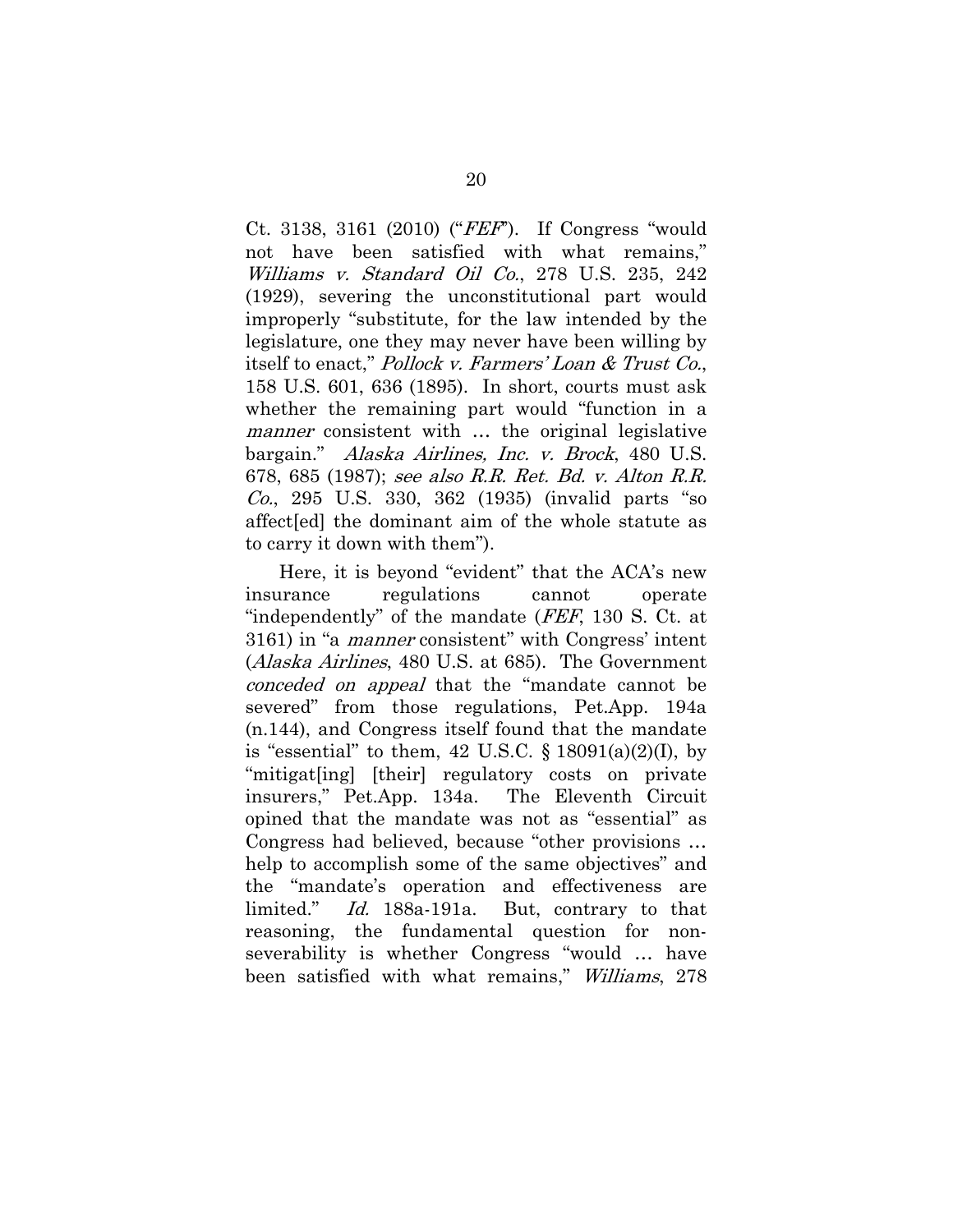U.S. at 242, *not* whether Congress *should* have been satisfied had it better understood the whole law.

Critically, moreover, "the insurance reforms" are "the Act's first component" and the heart of its efforts to ensure "Quality, Affordable Health Care for All Americans." Pet.App. 15a, 20a-21a, 27a. Thus, voiding the mandate and those regulations "so affect[s] the dominant aim of the whole statute as to carry it down with them." Alton, 295 U.S. at 362. Although the Eleventh Circuit emphasized "the stand-alone nature of hundreds of the Act's provisions and their manifest lack of connection to the individual mandate," Pet.App. 184a, that is irrelevant. The ACA nevertheless cannot "function in a manner consistent with … the original legislative bargain," Alaska Airlines, 480 U.S. at 685, once the heart of that bargain has been ripped out.

#### **CONCLUSION**

Accordingly, the petition for a writ of certiorari should be granted.